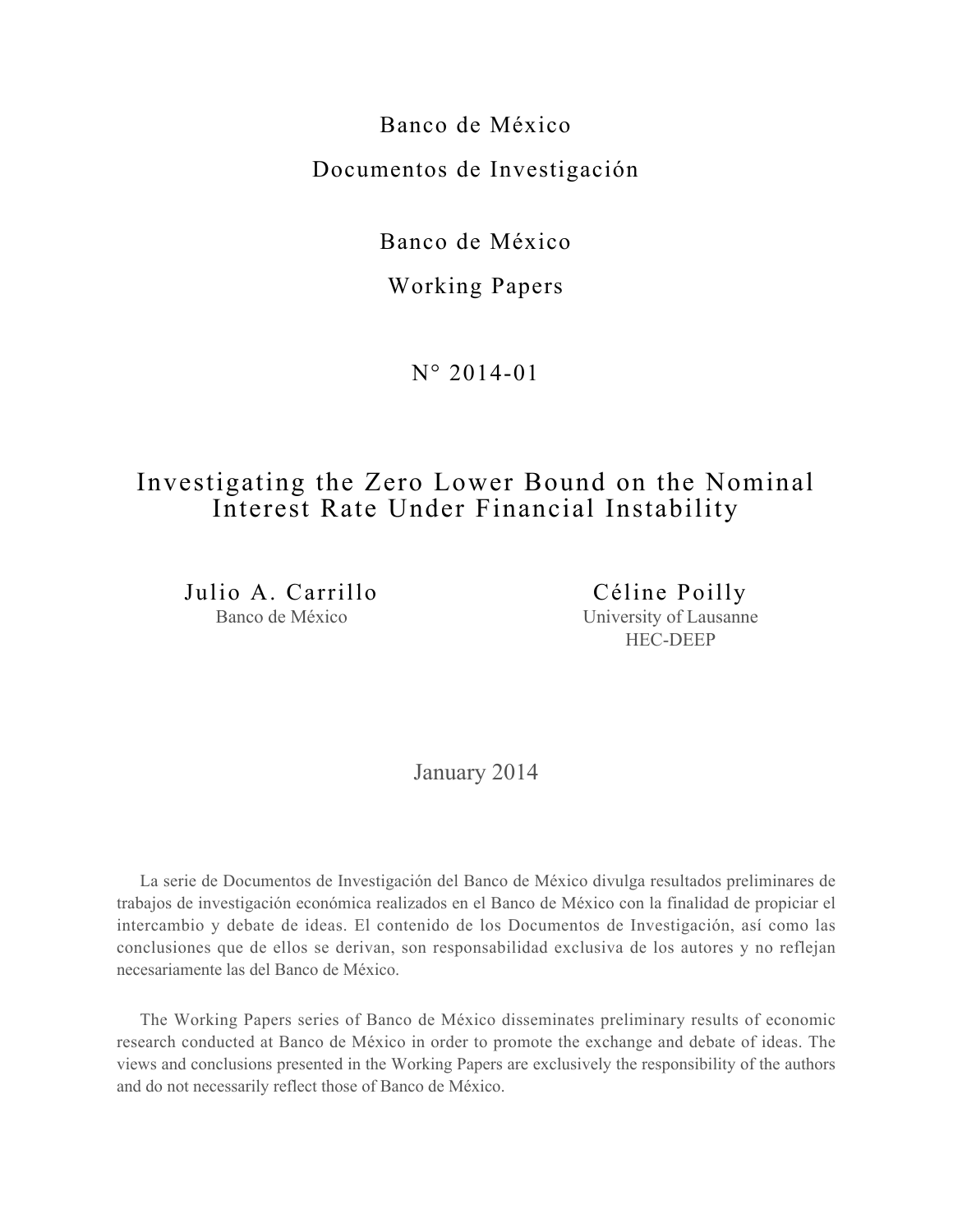Documento de Investigación 2014-01

Working Paper  $201\bar{4} - 01$ 

## Investigating the Zero Lower Bound on the Nominal Interest Rate Under Financial Instability\*

Julio A. Carrillo<sup>†</sup> Banco de México

Céline Poilly<sup> $\ddagger$ </sup> University of Lausanne HEC-DEEP

Abstract: This paper studies the effects of three financial shocks in the economy: a net-worth shock, an uncertainty or risk shock, and a credit-spread shock. We argue that only the latter can push the nominal interest rate against its zero lower bound. Further, a recessionary shock to the net worth or the credit spread generates a positive response for loans, which is counter-intuitive during an economic downturn. Finally, we find that there is an optimal commitment period for the central bank to keep the nominal interest rate equal to zero (forward guidance) after a financial turmoil. Beyond that optimal period, the volatility of inflation and output rise quick and sharply. Thus, an excessive forward guidance policy may destabilize the economy.

Keywords: Zero Lower Bound; Financial Accelerator; Financial Shocks. JEL Classification: E31; E44; E52; E58.

Resumen: Este artículo investiga los efectos de tres choques financieros en la economía: un choque a las ganancias de capital, un choque de incertidumbre o riesgo, y un choque a la prima crediticia. Argumentamos que sólo éste último puede empujar la tasa de interés nominal hacia su cota inferior de cero. Además, un choque recesivo a las ganancias de capital o a la prima crediticia genera una respuesta positiva en los préstamos, lo cual es contra intuitivo durante una recesión económica. Por último, encontramos que existe un periodo de compromiso óptimo para que el banco central mantenga la tasa nominal de interés igual a cero (guía futura) durante una turbulencia financiera. Más allá de éste periodo óptimo, la volatilidad de la inflación y del producto aumentan rápida y bruscamente. Por lo tanto, una guía futura excesiva puede desestabilizar la economía.

Palabras Clave: Cota Inferior de Cero; Acelerador Financiero; Choques Financieros.

 <sup>\*</sup>This manuscript is a chapter contribution to appear in: J. Leal, S. McKnight (Eds.), Contemporary Topics in Macroeconomics, El Colegio de México, forthcoming 2014. We thank the editors for their kind invitation. All remaining errors are our own. Any views expressed herein are those of the authors and do not necessarily reflect those of Banco de México.

<sup>&</sup>lt;sup>T</sup> Dirección General de Investigación Económica. Email: jcarrillo@banxico.org.mx.

<sup>&</sup>lt;sup>‡</sup> University of Lausanne. Email: celine.poilly@unil.ch.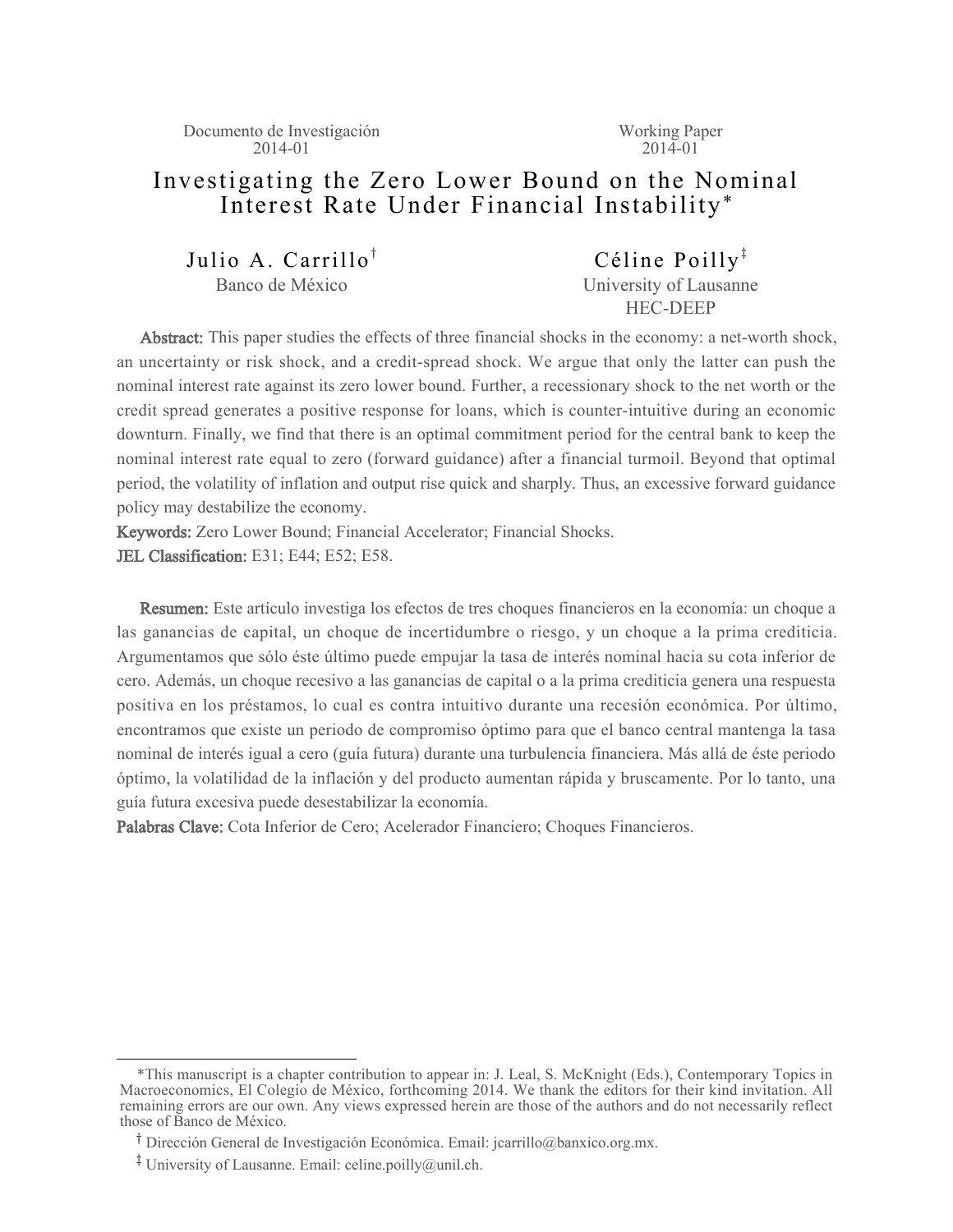## **1 Introduction**

The global financial crisis of 2007-2008 has prompted macroeconomists to acknowledge the risks that *imperfect* financial markets pose for the real economy.<sup>1</sup> In particular, aggregate-fluctuations scholars now seek to understand how financial shocks propagate to the real economy and what can be done to moderate a financial-melting tsunami. Within a general-equilibrium framework, considerable work on this domain has been done recently.<sup>2</sup> However, most of studies omit one major aspect of the recent crisis, namely that the short-run nominal interest rate in major advanced economies has met record low levels since the wake of the crisis (for instance, U.S., U.K., or the Euro Area have endured near-zero rates since 2009; Japan's experience is even longer).<sup>3</sup>

Indeed, we examine the effects of several financial shocks on the real economy, while we impose the zero lower bound (ZLB, hereafter) constraint on the nominal interest rate. Our framework builds on a New-Keynesian model with state-of-the-art real and nominal frictions. The model is upgraded with the financial accelerator of Bernanke, Gertler, and Gilchrist (1999), where frictions appear between the financial intermediary and the borrowing productive sector. We include in our analysis three financial shocks: an equity or net-worth shock that destroys the value of borrowers' collateral; a risk shock that increases the uncertainty of borrowers' venture projects; and a creditspread shock that increases the cost of credit independently of borrowers financial health. The first two shocks originate from the demand side of the credit market since they are directly related to borrowers' conditions. The third one is a supply-side shock that restricts credit regardless borrowers' characteristics. It can be thus thought as a reduced-form shock that summarizes problems within the financial sector itself.

We perform our analysis in three steps. First, we study whether the propagation dynamics of each of the three financial disturbances are strong enough to push the nominal interest rate towards its zero-floor. We thus compute the probability that the ZLB constraint binds when the economy is hit by one particular shock. Second, we compare the effects of the three financial shocks in two monetary policy regimes: in "normal" times and when the ZLB binds. And finally, we explore an unconventional policy that aims to stimulate an economy immersed in a liquidity trap, which has

<sup>&</sup>lt;sup>1</sup>In general equilibrium, a financial sector affects the real economy when financial intermediation is imperfect. There are different ways to introduce frictions in the credit market. For instance, Bernanke et al. (1999) and Kiyotaki and Moore (2000) assume asymmetric information and borrowing constraints between banks and firms. Dib (2010) and Gerali et al. (2010) assume frictions among banks. And Gertler and Karadi (2011), Gertler and Kiyotaki (2010), and Christiano and Ikeda (2013) include agency costs between depositors and banks.

<sup>&</sup>lt;sup>2</sup>See Nolan and Theonissen (2009), Christiano et al., (2013), Gilchrist and Zakrajšek (2012), Jermann and Quadrini (2012), among others.

<sup>&</sup>lt;sup>3</sup>An exception is De Fiore and Tristani (2012), who investigate the optimal response of monetary policy (conventional and unconventional) to a financial shock in presence of the ZLB constraint. However, they do not compare the propagation dynamics for different types of financial shocks.

A joint environment embedding these two features, i.e. the propagation of different types of financial shocks and the presence of near-zero interest rates, deserves thus a thorough exploration. The present study contributes to fill this gap.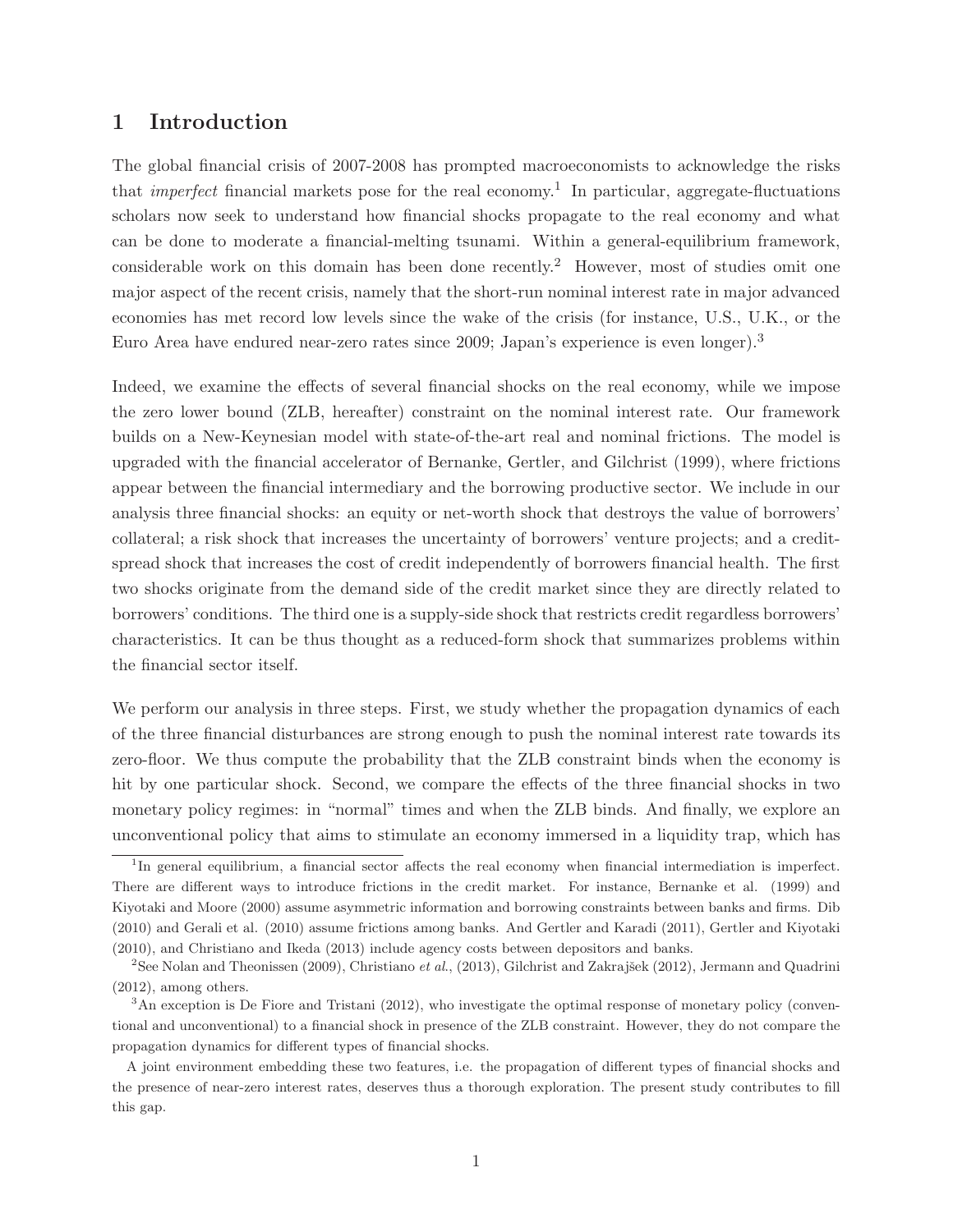been induced by a financial disruption. In particular, we assume that the central bank promises to keep the nominal interest rate at very low levels for a period longer than recommended by its usual policy rule.<sup>4</sup> This policy is known as forward guidance, and its benefits and limitations have been addressed by Eggertsson and Woodford (2003) and more recent papers.<sup>5</sup>

Following Christiano et al. (2014), the model is calibrated to a typical advance economy. Our results are the following. First, we argue that only the credit-supply shock is likely to set the nominal interest rate equal to zero. The other two shocks lack propagation power to do so. The reason is that investment and consumption co-move after a credit-spread shock, while their directions diverge after a net-worth shock or a risk shock. Amano and Shukayev (2012) find similar results when comparing the credit-spread shock to other non-financial shocks. We extend their analysis to a financial-accelerator model, which allows us to compare the propagation dynamics of different financial disturbances and their associated ZLB-inducing probabilities. Second, we show that the three shocks affect differently the path of loans. The net-worth and the credit-spread shocks imply a countercyclical response for loans, while the risk shock predicts a cyclical response. This result is invariant to the monetary policy regime. Christiano, Motto, and Rostagno (2014) emphasize that only the risk shock implies loan dynamics that are consistent with the data, while the net-worth shock does not. We extend Christiano et al. analysis in two ways: first, we show that the creditspread shock has also counter intuitive loan dynamics; and second, we study all financial shocks in a ZLB regime. Putting these results together, we infer that a combination of various financial shocks might be necessary to explain all features of aggregate dynamics observed during the Great Recession. Finally, our last result refers to the effectiveness of forward guidance at moderating the recession. After a credit-spread shock, we show that there exists an optimal commitment period for the central bank to keep the interest rate at the ZLB for more time than prescribed by its policy rule. In our exercise, inflation and output volatilities are minimized if the central bank announces 5 quarters of extra liquidity. In contrast, keeping the interest rate low for more periods destabilizes the economy very quickly. Our results confirm Eggertsson and Woodford (2003) findings about the theoretical benefits of forward guidance, this time tested in a financial-accelerator model. However, our results suggest that the consequences of miscalculating the optimal commitment period can be very serious for economic stability.

The remainder of the paper is organized as follows. Section 2 describes the baseline model. Section 3 discusses the calibration and solution strategy. Section 4 computes the ZLB-inducing probabilities for each financial shock, and compares their associated aggregate dynamics. Section 5 presents the implementation of forward guidance. The final section concludes.

<sup>&</sup>lt;sup>4</sup>An alternative policy for helping the economy would be a fiscal stimulus. Such policy has been treated in a model with financial frictions by Carrillo and Poilly (2013).

 $5$ Del Negro et al. (2012) show that a typical DSGE model over-estimates the effects of forward guidance (see also Carlstrom et al., 2012, and Levin et al., 2010). This result can be explained by the excessive response of the long-term bond yield in the model to the policy announcement. Nonetheless, the authors show that forward guidance still helps the recovery when they correct for the response of the long-term interest rate.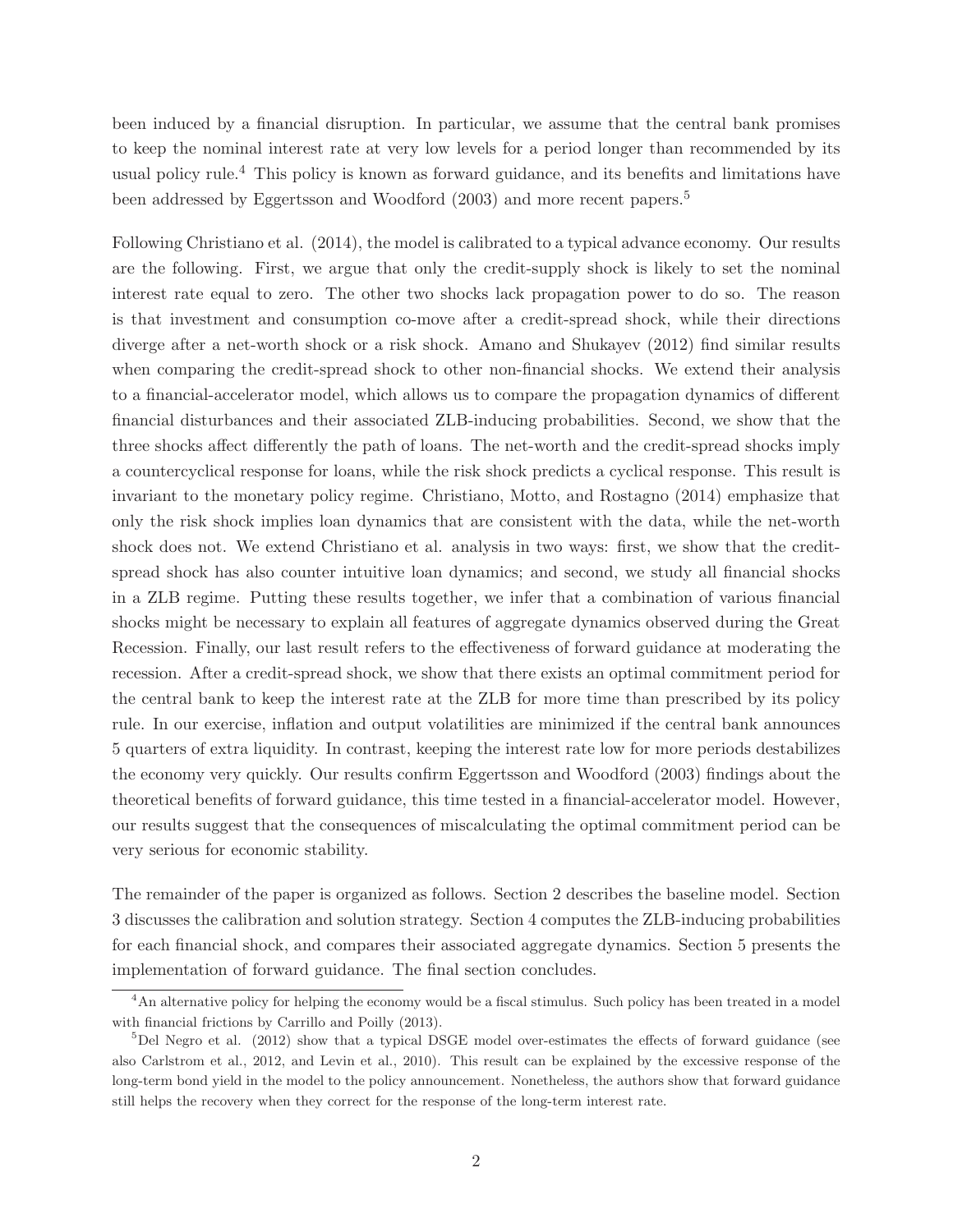### **2 The Model**

Our framework is based on the workhorse New-Keynesian model enriched with frictions on the credit market (as in Bernanke et al., 1999). As such, the model features several real and nominal rigidities that close the gap between the model's predictions and the data. We assume that households have consumption habits; that prices and wages are sticky (as in Calvo, 1983) and partially indexed to past inflation; that adjustment costs are levied on investment; and that the nominal interest rate is constraint by its zero lower bound. In addition, financial frictions arise from asymmetric information between entrepreneurs (borrowers) and the financial intermediary (lender): the latter pays a monitoring cost to observe the entrepreneur's realized return, while borrowers observe it for free. Agency costs result in an negative relationship between the external finance premium and the value of entrepreneurs' collateral or net worth. In this environment, a recessionary shock decreases asset prices, thus reducing the value of entrepreneurs collateral. As the cost of borrowing increases, investment demand plummets, and asset prices drop again, leading to a new round of reductions in investment. The financial accelerator mechanism amplifies, indeed, the effects of shocks.<sup>6</sup>

#### **2.1 Households**

**Preferences.** The economy is inhabited by a continuum of differentiated households, indexed by  $i \in [0,1]$ . A typical household selects a sequence of consumption and savings that are invested in a financial intermediary. Households differ by the specific labor type they are endowed with, which gives them monopolistic power to set their own wage. Household  $i$ 's objective is to maximize her lifetime utility, given by

$$
\mathbf{E}_t \sum_{t=0}^{\infty} \beta^t \left\{ \mathbb{U}(c_t - \varpi c_{t-1}) - \mathbb{V}(\ell_{i,t}^h) \right\},\,
$$

subject to the sequence of constraints

$$
c_t + d_t \le w_{i,t} \ell_{i,t}^h + \exp(\varepsilon_{t-1}) R_{t-1} \frac{d_{t-1}}{1 + \pi_t} + \frac{\Upsilon_t}{P_t} + \frac{\mathcal{A}_t}{P_t} + \text{div}_t,
$$
\n(1)

where  $E_t$  is the expectation operator conditional to the information available in period t;  $\beta \in (0,1)$ is the subjective discount factor and  $\varpi \in [0,1)$  is the habit parameter;  $c_t$  is real consumption;  $P_t$  is the price of final goods;  $1 + \pi_t = P_t/P_{t-1}$  is the gross inflation rate;  $w_{i,t} \equiv W_{i,t}/P_t$  and  $\ell_{i,t}^h$  denote the real wage and the labor supply of type-i household's at period  $t$ ;  $d_t$  are real deposits held at the financial intermediary in period t and maturing in period  $t + 1$ ;  $R_t$  is the risk free interest rate set by the central bank; and finally, div<sub>t</sub>,  $\Upsilon_t$  and  $\mathcal{A}_t$  denote real profits redistributed by monopolistic firms, nominal net lump-sum transfers from the government, nominal lump-sum transfers from entrepreneurs, respectively. The term  $\varepsilon_t$  denotes a shock that affects the spread between the risk free interest rate and the rate of return on private assets. The gross nominal interest rate perceived

<sup>&</sup>lt;sup>6</sup>For the rest of the document, we denote a hatted variable, like  $\hat{a}_t$ , as its deviation from the deterministic steady state. A variable with neither a hat nor a time subscript, like  $a$ , denotes its steady-state level. The full derivations of the model are available upon request.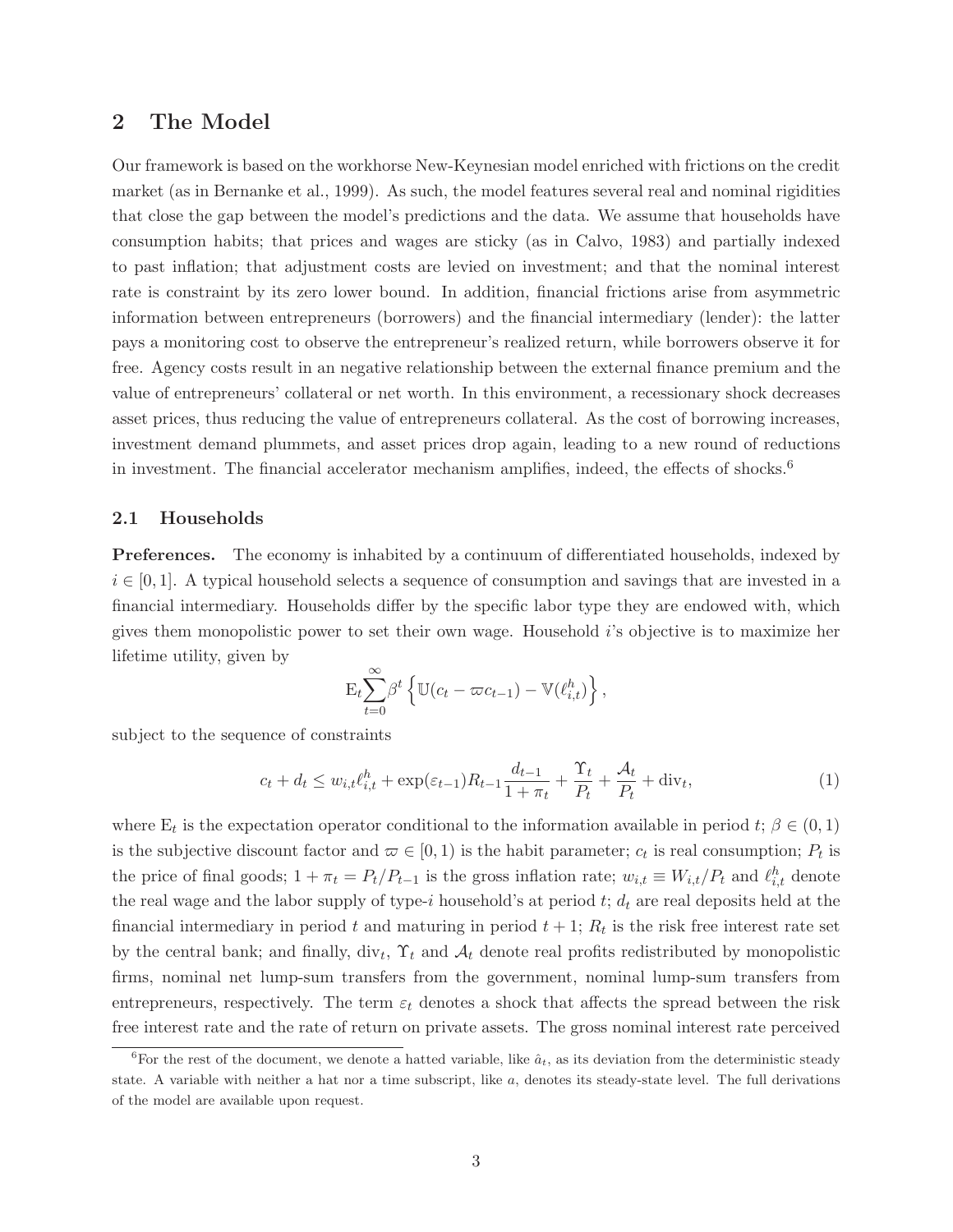in deposits is therefore  $\exp(\varepsilon_t)R_t$ . A positive innovation of this shock increases the return on savings, prompting households to consume less and save more. This shock is similar to the risk-premium shock introduced by Smets and Wouters (2007). We assume that it follows an autoregressive process, such as

$$
\varepsilon_t = \rho_{\varepsilon} \varepsilon_{t-1} + \varepsilon_{\varepsilon,t}, \qquad \text{(Credit-spread shock)}
$$
  
where  $\rho_{\varepsilon} \in (0,1)$  and  $\varepsilon_{\varepsilon,t} \sim iid(0, \sigma_{\varepsilon}).$ 

The log-linearized first-order conditions with respect to  $c_t$  and  $d_t$  are

$$
(1 - \beta \varpi) \sigma \hat{\lambda}_t = \beta b \mathcal{E}_t \{\hat{c}_{t+1}\} - (1 + \beta \varpi^2) \hat{c}_t + b \hat{c}_{t-1}.
$$
 (2)

$$
\hat{\lambda}_t = \mathcal{E}_t \left\{ \hat{\lambda}_{t+1} + \hat{R}_t - \hat{\pi}_{t+1} + \varepsilon_t \right\}.
$$
\n(3)

where  $\sigma^{-1} \equiv -\mathbb{U}_{cc}c/\mathbb{U}_c$  is the inter-temporal elasticity of substitution and  $\lambda_t$  is the Lagrangian multiplier associated to the budget constraint. Equation (2) defines the marginal utility of consumption. Equation (3) is the Euler equation and states that the marginal sacrifice of a consumption unit must equal the marginal benefit of consuming this unit plus a compensation driven by the real interest rate on savings.

**Wage Setting.** A typical household i acts as a monopoly supplier of type-i labor. Following Erceg et al. (2000), a competitive labor intermediary aggregates the set of differentiated labor inputs into a single labor input  $\ell^h_t$  using a Dixit-Stiglitz technology

$$
\ell_t^h = \left(\int_0^1 \left[\ell_{i,t}^h\right]^{(\theta_w - 1)/\theta_w} \mathrm{d}i\right)^{\theta_w/(\theta_w - 1)},\tag{4}
$$

where  $\theta_w > 1$  is the elasticity of substitution between any two labor types. The associated aggregate nominal wage obeys  $W_t = \left(\int_0^1 W_{i,t}^{1-\theta_w} \mathrm{d}i\right)^{1/(1-\theta_w)}$ . Following Calvo (1983), it is assumed that at each point in time only a fraction  $1 - \alpha_w$  of the households re-optimize their nominal wage. The remaining households simply index their wages to past inflation at rate  $\gamma_w \in (0,1)$ . Since the household is a monopoly supplier, it internalizes the demand for its labor when setting its wage. The optimization program yields the log-linearized wage setting equation

$$
\hat{\pi}_t^w - \gamma_w \hat{\pi}_{t-1} = \frac{(1 - \alpha_w)(1 - \beta \alpha_w)}{\alpha_w (1 + \omega_w \theta_w)} \left[ \omega_w \hat{\ell}_t^h - \hat{\lambda}_t - \hat{w}_t \right] + \beta E_t \{ \hat{\pi}_{t+1}^w - \gamma_w \hat{\pi}_t \},\tag{5}
$$

where  $\omega_w^{-1} \equiv \mathbb{V}_{\ell}/\ell^h \mathbb{V}_{\ell\ell}$  denotes the Frisch elasticity of labor supply and the gross wage inflation is defined by  $\hat{\pi}_t^w \equiv \hat{w}_t - \hat{w}_{t-1} + \hat{\pi}_t$ .

#### **2.2 Entrepreneurs**

Consider a continuum, mass one, of risk neutral entrepreneurs indexed by  $e \in [0,1]$ . At the end of period t, type-e entrepreneur buys the capital stock  $k_{e,t}$  at price  $Q_t$ . The entrepreneur finances her capital purchases with own internal funds and a loan borrowed from the risk neutral financial intermediary.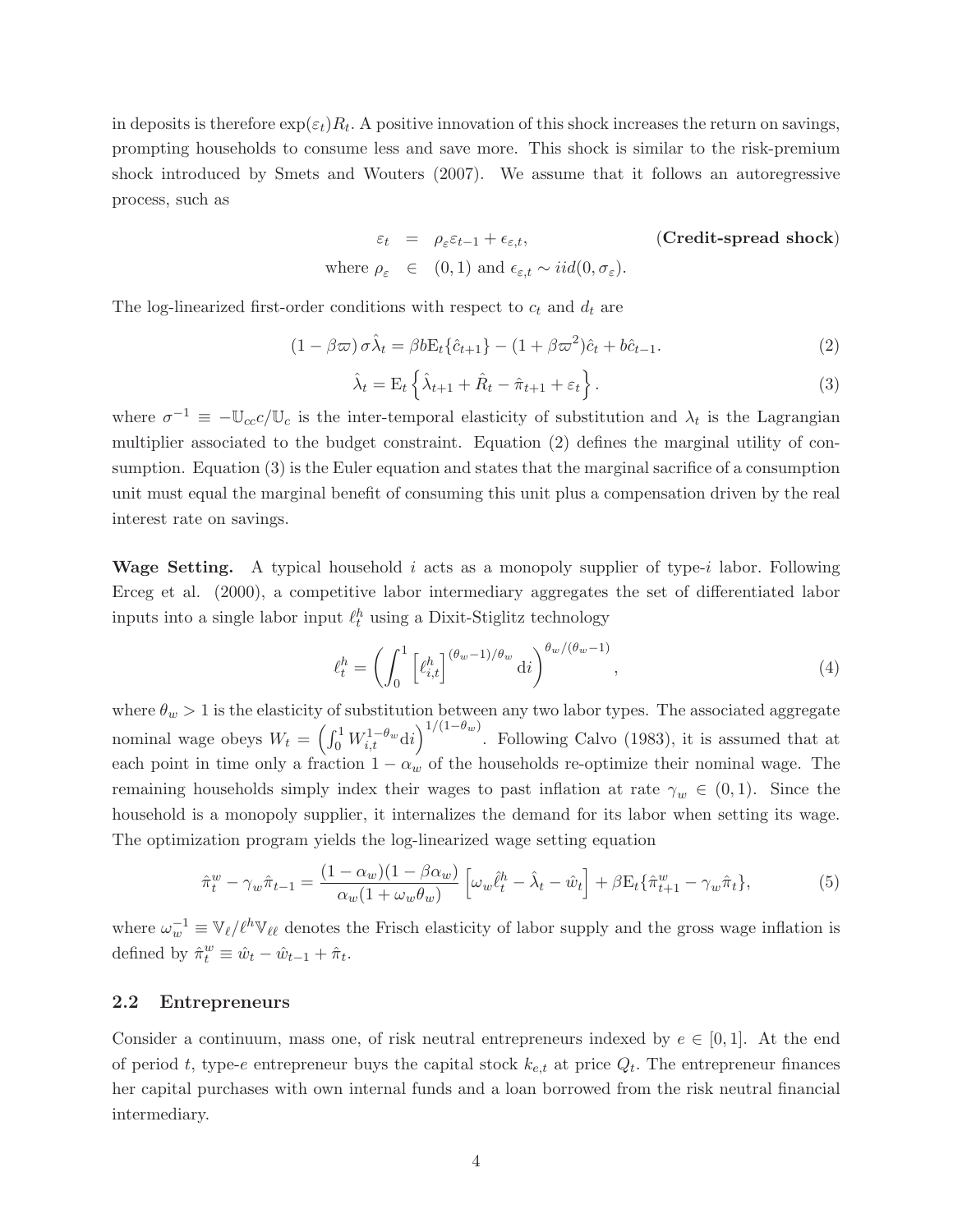**Capital Returns.** At time  $t+1$ , entrepreneurs rent their capital  $k_{e,t}$  to intermediate firms at the real rental rate  $z_{t+1}$ . After production, they sell the un-depreciated capital to a capital producer at price  $Q_{t+1}$ . Entrepreneurs are also requested to pay a fee cap<sub>t+1</sub> to the capital producer, which is intended to cover for capital adjustment costs. The *undistorted* gross nominal rate of returns on capital,  $R_{t+1}^k$ , equals<sup>7</sup>

$$
R_{t+1}^{k} = \frac{P_{t+1}z_{t+1} + (1 - \delta - \text{cap}_{t+1})Q_{t+1}}{Q_t},\tag{6}
$$

where  $\text{cap}_t \equiv \frac{\vartheta}{2}$  $\left(\frac{i_{t+1}}{k_t} - \delta\right)^2 - \vartheta\left(\frac{i_{t+1}}{k_t} - \delta\right) \frac{i_{t+1}}{k_t}$ , with  $\vartheta > 0$  (for further details, see the capital producer problem in the online appendix of Carrillo and Poilly, 2013, available in any of the authors website). Capital returns perceived by entrepreneurs,  $\tilde{R}_t^k$ , are also distorted by the credit-spread shock,  $\varepsilon_t$ , so  $\tilde{R}_t^k = R_t^k \exp(-\varepsilon_{t-1})$ . A positive innovation of  $\varepsilon_t$  reduces the value of capital and shifts downwards investment demand. Along with its effects on savings, an increase of  $\varepsilon_t$  induces a co-movement between investment and consumption (see Equation 3).<sup>8</sup>

**Optimal Financial Contract.** At the end of time t, type-e entrepreneur acquires (nominal) debt equal to  $B_{e,t} = Q_t k_{e,t} - N_{e,t}$ , where  $N_{e,t}$  is its (nominal) net worth. As in Townsend (1979) and Bernanke et al. (1999), it is assumed that every single entrepreneurs investing project is subject to a idiosyncratic shock,  $\omega_{e,t+1}$ . The shock is a random variable distributed log normal with mean 1 and variance  $\sigma_{\omega,t}^2 > 0.9$  Both the entrepreneur and the lender do not observe  $\omega_{e,t+1}$  when they sign the loan contract. As Christiano et al. (2014), we allow the variance  $\sigma_{\omega,t}^2$  to vary over time, which reflects changes in the risk of default of entrepreneurs projects. An increase in  $\sigma_{\omega,t}^2$  widens the distribution of  $\omega_{e,t+1}$ , which makes the likelihood of success more uncertain. We assume the shock follows the process

$$
\log(\sigma_{\omega,t}) = \rho_{\sigma} \log(\sigma_{\omega,t-1}) + (1 - \rho_{\sigma}) \log(\sigma_{\omega}) + \epsilon_{\sigma,t},
$$
 (Risk shock)  
where  $\rho_{\sigma} \in (0,1)$ ,  $\sigma_{\omega} > 0$ , and  $\epsilon_{\sigma,t} \sim iid(0, \sigma_{\sigma})$ .

In time  $t + 1$ , and given a threshold value  $\bar{\omega}_{e,t+1}$ , an entrepreneur repays its (real) debt,  $b_{e,t}$ , at the gross rate  $r_{e,t+1}^L$  if  $\omega_{e,t+1} > \bar{\omega}_{e,t+1}$ . Then threshold and the loan rate are jointly defined as

$$
\bar{\omega}_{e,t+1} \tilde{r}_{e,t+1}^k q_t \tilde{k}_{e,t} = r_{e,t+1}^L b_{e,t},\tag{7}
$$

where  $\tilde{r}_{e,t+1}^k$  is the real gross rate of capital returns. In the case where  $\omega_{e,t+1} < \bar{\omega}_{e,t+1}$ , the entrepreneur declares bankruptcy. In such a case, the lender pays a monitoring cost to audit

<sup>7</sup>For the sake of exposition, some dynamic equations are presented in their non-linear form. All log-linearized equations of the model are provided in the appendix.

<sup>8</sup>In Smets and Wouters (2007) frictionless-financial-market model, households hold both deposits and capital goods. Therefore, a no-arbitrage condition naturally creates a spread between the risk free rate and the rate of return on capital. In a model with financial frictions, there is a separation between deposit holders (households) and capital owners (entrepreneurs), so the no-arbitrage condition no longer holds. Consequently, we need to include the risk premium shock in both the household and entrepreneur problems (see Equation 6).

 $9$ This shock is an i.i.d. random variable across time and types, with a continuous and once-differentiable c.d.f.,  $F(\omega)$ , over a non-negative support.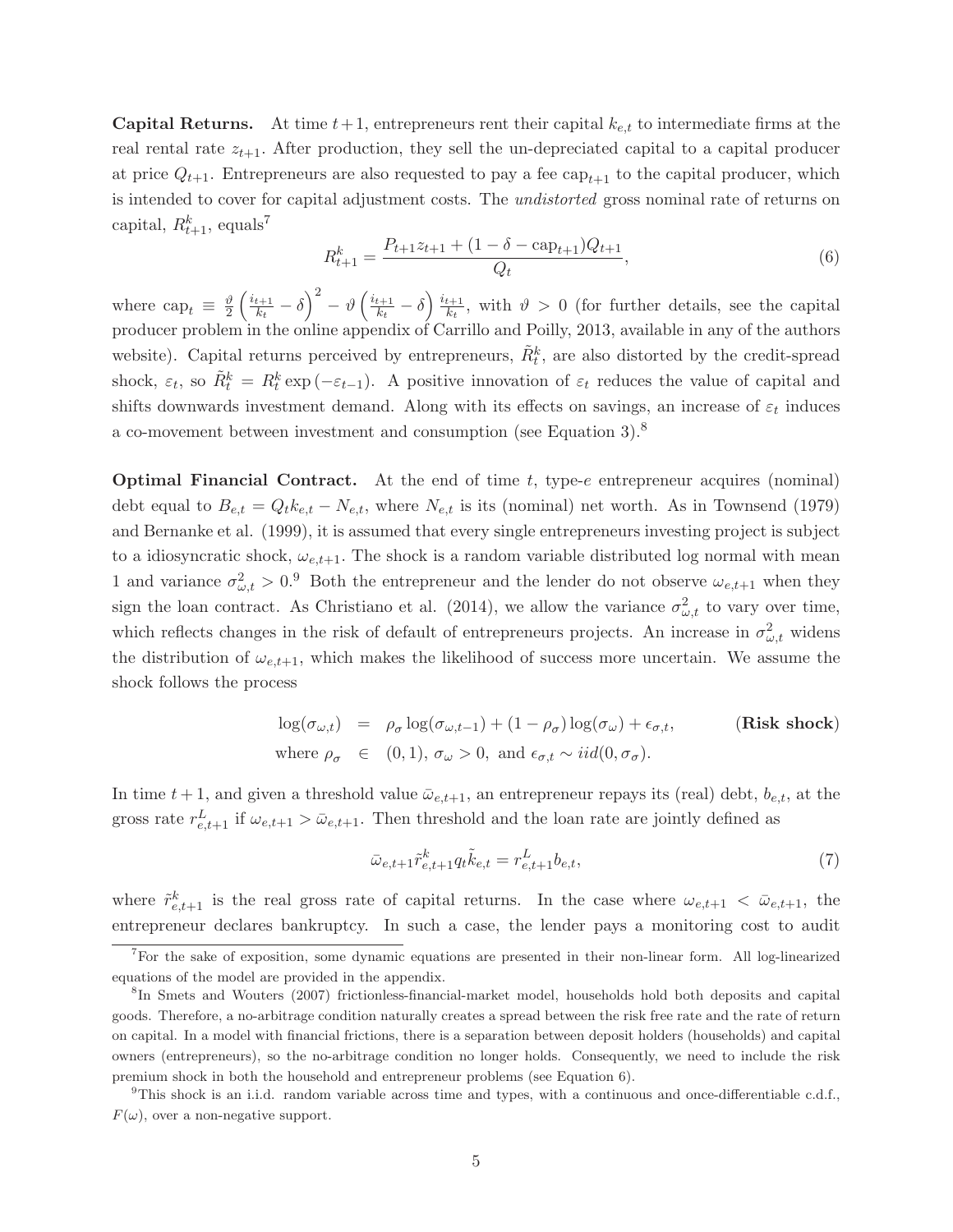the entrepreneur and gets to keep all of the entrepreneur's realized returns. This truth-telling mechanism prevents borrowers from misreporting their returns to fake a bankruptcy. For simplicity, the monitoring cost is a proportion  $\mu \in [0,1]$  of the realized gross payoff to the entrepreneur's capital, i.e.,  $\mu \omega_{e,t+1}^k \tilde{r}_{e,t+1} q_t \tilde{k}_{e,t}$ , where  $q_t \equiv Q_t/P_t$  is the relative price of capital.

The optimal lending contract consists in choosing  $k_t$  and  $\bar{\omega}_{t+1}$  in order to maximize an entrepreneur's expected returns subject to the participation constraint of the lender (because of symmetry, we drop the type $-e$  subindex<sup>10</sup>), i.e.

$$
\max_{\tilde{k}t, \bar{\omega}_{t+1}} \mathbf{E}_t \left[ \left( 1 - \Gamma(\bar{\omega}_{t+1}) \right) \tilde{r}_{t+1}^k q_t \tilde{k}_t \right],\tag{8}
$$

subject to

$$
\mathcal{E}_t\left[\left(\Gamma(\bar{\omega}_{t+1}) - \mu G(\bar{\omega}_{t+1})\right)\tilde{r}_{t+1}^k q_t \tilde{k}_t\right] \ge \mathcal{E}_t\left[r_t(q_t\tilde{k}_t - n_t)\right],\tag{9}
$$

where  $\Gamma(\bar{\omega}_{t+1})$  and  $\mu G(\bar{\omega}_{t+1})$  represent the expected gross share of profits going to the lender, and the expected monitoring costs, respectively.<sup>11</sup> Equation  $(9)$  states that the lender participates in the contract as long as she is assured to receive an expected loan return equal to the opportunity costs of her funds. Since it is assumed that the lender can perfectly diversify the risk associated with the loan, its relevant opportunity cost is represented by the economy real risk free rate  $r_t$ . Let  $\check{r}_t = \mathbb{E}_t\{r_{t+1}^k/r_t\}$  be the expected discounted return on capital. The first-order conditions of the above problem imply that, in equilibrium, the discounted return on capital, which denotes the external finance premium, equals the marginal cost of external finance. In log-linear terms, we have

$$
\widehat{\widetilde{r}}_t = \chi \left[ \widehat{q}_t + \widehat{\widetilde{k}}_t - \widehat{n}_t \right] + \varepsilon_t, \tag{10}
$$

where  $\chi \geq 0$  is the elasticity of  $\hat{r}_t$  to a measure of leverage  $(\frac{q_t k_t}{n_t})$ . All else equal, the external finance premium (or simply the credit spread or the cost of credit) increases whenever the net worth falls. The reason is that a lower collateral raises the probability of loan default and so the lender demands a higher premium to compensate this risk. This relationship is the key feature of the financial accelerator model.

**Aggregate Net Worth.** The real aggregate net worth of entrepreneurs,  $n_t$ , is composed by their real aggregate capital gains,  $v_t$ , and their aggregated real wage  $w_t^{e}$ .<sup>12</sup> At the end of period t, the  $n_t$ is given by:

$$
n_t = \gamma_t v_t + w_t^e \tag{11}
$$

 $10$ It is assumed that entrepreneurs have a linear utility in consumption and are subject to similar aggregate shocks, implying that  $\tilde{k}_{t+1} = \int \tilde{k}_{e,t+1} \, \mathrm{d}e$ ,  $r_{e,t+1}^k = r_t^k$ .

<sup>&</sup>lt;sup>11</sup> See Bernanke et al. (1999) and the online appendix of Carrillo and Poilly (2013) for further details.

 $12$ Following Bernanke et al. (1999) and Carlstrom and Fuerst (1997), entrepreneurs participate in the general labor market by supplying one unit of labor every period.This salary helps new entrepreneurs to start up their projects with a minimum set of collateral.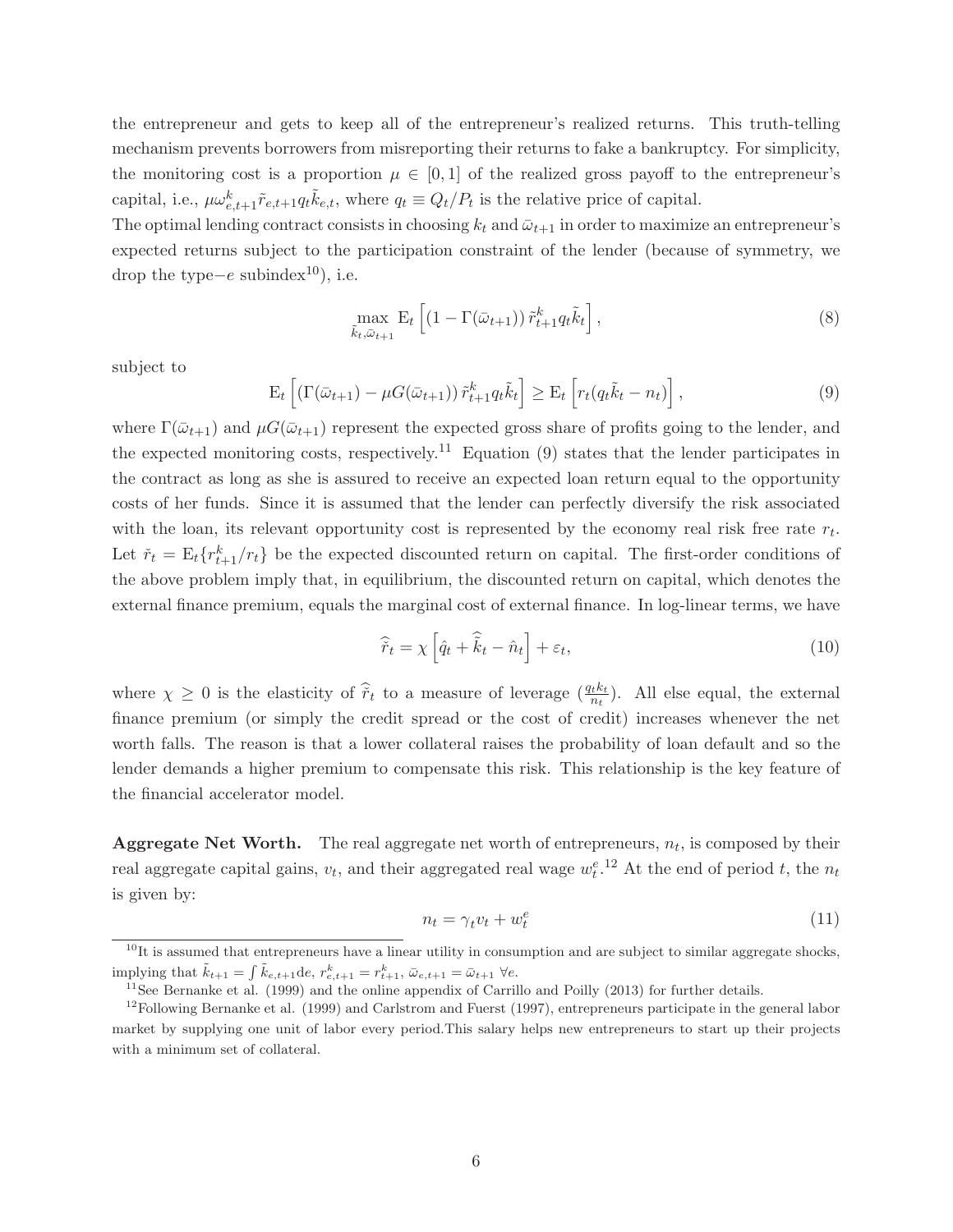The term  $\gamma_t$  denotes the probability of survival of an entrepreneur in a given period. Indeed,  $1-\gamma_t$ represents the odds that an entrepreneur exits the economy and loose all of its capital gains.<sup>13</sup> This assumption prevents entrepreneurs to accumulate enough wealth to be fully self-financed, and thus keep the credit market active at all times. We assume that the parameter  $\gamma_t$  follows the process

$$
\log(\gamma_t) = (1 - \rho_\gamma) \log(\gamma) + \rho_\gamma \log(\gamma_{t-1}) + \epsilon_{\gamma, t}, \quad \text{(Networth shock)}
$$
  
where  $\rho_\gamma \in (0, 1)$ , and  $\epsilon_{\gamma, t} \sim \text{iid}(0, \sigma_\gamma)$ .

Real capital gains,  $v_t$ , equal gross revenues from capital holdings from  $t - 1$  to t less borrowing repayments

$$
v_t = \tilde{r}_t^k q_{t-1} k_{t-1} \left( 1 - \mu G(\bar{\omega}_t) \right) - r_{t-1} (q_{t-1} \tilde{k}_{t-1} - n_{t-1}). \tag{12}
$$

#### **2.3 Capital Producer**

At time t, capital producers sell to entrepreneurs the capital stock  $k_t$ , which has been built by combining investment goods,  $i_t$ , and un-depreciated capital:

$$
k_t = (1 - \delta) k_{t-1} + i_t - \frac{\vartheta}{2} \left( \frac{i_t}{k_{t-1}} - \delta \right)^2 k_{t-1},
$$
\n(13)

where  $\vartheta > 0$  controls the size of the adjustment cost on capital accumulation. In equilibrium, the relative price of capital,  $q_t$ , is given by  $\hat{q}_t = \vartheta \delta \left[ \hat{i}_t - \hat{k}_{t-1} \right]$  and the law of motion (13) is  $\hat{k}_t = \hat{k}_{t-1} (1 - \delta) + \delta \hat{i}_t.$ 

#### **2.4 Firms**

#### **2.4.1 Final Goods Producers**

The final good,  $y_t$ , used for consumption and investment, is produced in a competitive market by combining a continuum of intermediate goods indexed by  $j \in [0, 1]$ , via the Dixit-Stiglitz production function

$$
y_t = \left(\int_0^1 \frac{\theta_p - 1}{\theta_p} \, \mathrm{d}j\right)^{\frac{\theta_p}{\theta_p - 1}},\tag{14}
$$

where  $y_{j,t}$  denotes the overall demand addressed to the producer of intermediate good j and  $\theta_p$  is the elasticity of demand for a producer of intermediate good. The maximization of profits yields typical demand functions

$$
y_{j,t} = \left(\frac{P_{j,t}}{P_t}\right)^{-\theta_p} y_t, \quad \text{with } P_t = \left(\int_0^1 P_{j,t}^{1-\theta_p} \mathrm{d}j\right)^{\frac{1}{1-\theta_p}},\tag{15}
$$

where  $P_{j,t}$  denotes the price of intermediate good produced by firm j.

 $13$ It is assumed, though, that the rate of birth of entrepreneurs equals its mortality rate, in order to keep constant the number of entrepreneurs. Entrepreneurs that exit at time t, consume their residual net worth such as  $c_t^e = (1 - \gamma_t)\varrho v_t$ , where the complementary fraction  $(1 - \varrho)$  is lump-sum transferred to households.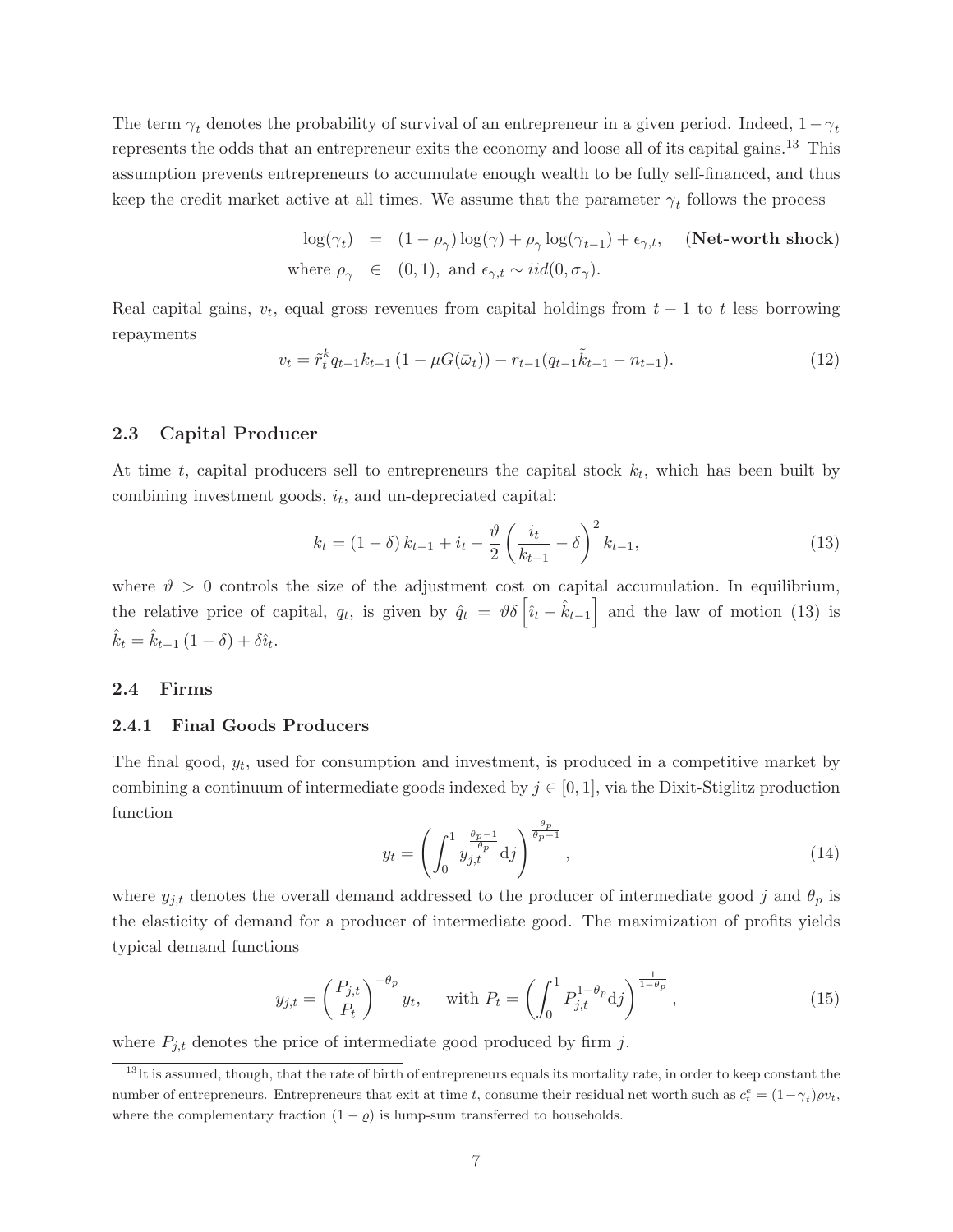#### **2.4.2 Intermediate firms**

**Production technology.** Type-j intermediate firms produce differentiated goods by combining labor and capital,  $\ell_{j,t}$  and  $k_{j,t-1}$ , respectively. Capital services are rented from entrepreneurs. Type-j firm's total labor input,  $\ell_{j,t}$  is composed by household labor,  $\ell_{j,t}^h$ , and entrepreneurial labor,  $\ell_{j,t}^e$ , according to  $\ell_{j,t} = [\ell_{j,t}^h]^\Omega[\ell_{j,t}^e]^{1-\Omega}$ . Type-j intermediate good is produced with the following constant return to scale technology

$$
y_{j,t} = \ell_{j,t}^{1-\alpha} k_{j,t-1}^{\alpha}.
$$
 (16)

Each monopolistic firm determines its capital and labor demand in order to minimize its real cost, subject to its production technology, taking  $w_t$ ,  $w_t^e$  and  $z_t$  as given. Accordingly, labor and capital demands satisfy

$$
\hat{w}_t = \hat{s}_t + \hat{y}_t - \hat{\ell}_t^h,\tag{17}
$$

$$
\hat{w}_t^e = \hat{s}_t + \hat{y}_t,\tag{18}
$$

$$
\hat{z}_t = \hat{s}_t + \hat{y}_t - \hat{k}_{t-1}.
$$
\n(19)

where  $\hat{s}_t$  is the the real marginal cost.

#### **2.4.3 Price Setting.**

As Calvo (1983), we assume that each period a monopolistic firm faces a constant probability,  $1-\alpha_p$ , of being able to re-optimize its price. Firm  $j$  takes the demand function (15) into account when setting its price. Additionally, it takes into consideration the possibility that this price remains for more than one period. If the firm cannot re-optimize its price, the latter is indexed to past inflation at rate  $\gamma_p \in (0,1)$ . The following New Keynesian Phillips curve can be thus derived:

$$
\hat{\pi}_t - \gamma_p \hat{\pi}_{t-1} = \frac{(1 - \alpha_p)(1 - \beta \alpha_p)}{\alpha_p} \hat{s}_t + \beta \mathcal{E}_t \left\{ \hat{\pi}_{t+1} - \gamma_p \hat{\pi}_t \right\}.
$$
\n(20)

#### **2.5 Resource Constraint**

The production of the final good is allocated to investment, total private consumption by households and entrepreneurs, public spending, and to monitoring costs paid by lenders

$$
y_t = i_t + c_t + c_t^e + g_t + \mu G(\bar{\omega}_t) r_t^k q_{t-1} \tilde{k}_t,
$$

where  $g_t$  denotes government expenditures. For simplicity, we assume that government spending are financed with lump-sum taxes.

#### **2.6 Monetary Policy**

 $R_t$ , the gross nominal interest rate implemented by the central bank, satisfies a zero-lower-bound constraint of the form:

$$
R_t = \max\left(1, R_t^{not}\right). \tag{21}
$$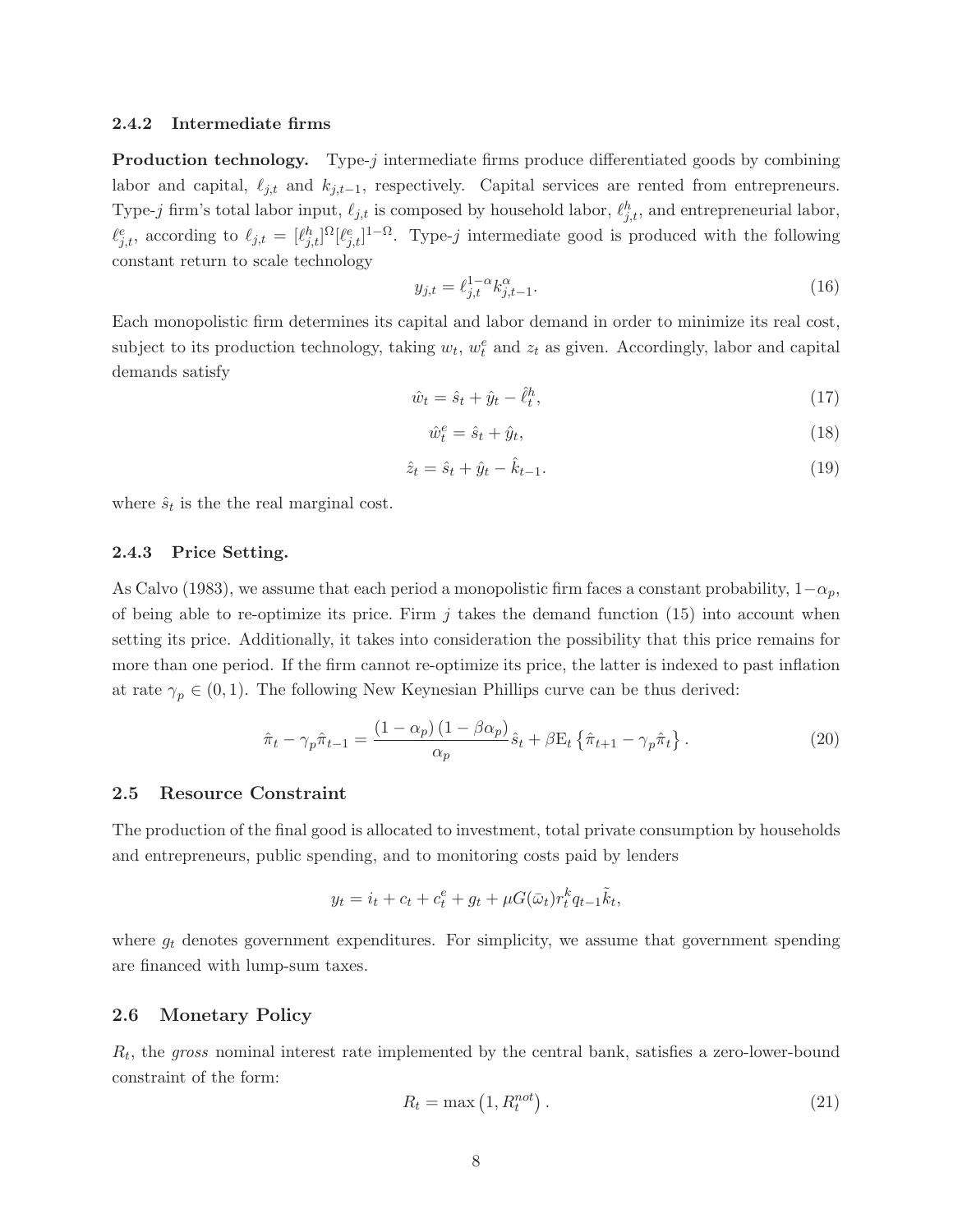where the desired (notional) nominal interest rate,  $R_t^{not}$  in gross terms, obeys the rule

$$
\hat{R}_t^{not} = \rho_R \hat{R}_{t-1}^{not} + (1 - \rho_R) \left[ a_\pi \hat{\pi}_t + a_{\Delta_y} \Delta \hat{y}_t \right],\tag{22}
$$

where  $\rho_R \in (0,1)$  is a smoothing parameter;  $a_p$  is the elasticity of  $R_t^{not}$  to the inflation gap (the difference of inflation from its target value), and finally,  $a_y$  is the elasticity of  $R_t^{not}$  to output growth.

#### **2.7 Equilibrium**

In the symmetric equilibrium, all entrepreneurs, households and firms are identical and make the same decisions. In addition, equilibrium on the labor market yields  $\int_0^1 \ell_{j,t} d j = \ell_t^h$ . The symmetric equilibrium is characterized by an allocation  $\{y_t, c_t, i_t, \ell_t, k_t, n_t\}$  and a sequence of price and co-state variables  $\{\pi_t, r_t, r_t^k, q_t, \pi_t^w, z_t, \lambda_t, \bar{\omega}_t\}$  that satisfy the optimality conditions in each sector, the monetary policy rule, and the stochastic shocks.

## **3 Calibration and solution strategy**

#### **3.1 Calibration**

The model parameters are calibrated to fit the quarterly frequency. Table 1 describes the calibrated values for parameters related to households, firms, and economic authorities. Most of values from the households and production sectors are borrowed from Christiano et al. (2014), who fit their model to U.S. data. Values from the financial sector are taken from Bernanke et al. (1999).

[ insert Table 1 here ]

The subjective discount factor,  $\beta$ , is set to 0.995, which entails a annual real interest rate of 2 per cent. The Frisch parameter,  $\omega_w^{-1}$ , is set to unity. The degree of habit consumption,  $\varpi$ , is set to 0.74, while the inter-temporal elasticity of substitution,  $\sigma^{-1}$ , is set to 1.

Regarding production, the capital share in the intermediate sector,  $\alpha$ , is set to 0.4; the rate of capital depreciation,  $\delta$ , is equals 0.025. The capital adjustment cost,  $\vartheta$ , is calibrated to 17, following Christiano et al. (2011). Concerning price setting, we assume that the elasticity of substitution between intermediate goods,  $\theta_p$ , is set to 6, which implies a price mark-up of 20 per cent. Similarly, the elasticity of substitution between labor types,  $\theta_w$ , is set to 21, which translates into a wage mark-up of 5 per cent. The degrees of price and wage rigidities,  $\alpha_p$  and  $\alpha_w$ , are set equal to 0.74 and 0.81 respectively, implying average durations between price or wage re-optimization of about one year. Price and wage indexation parameters,  $\gamma_p$  and  $\gamma_w$ , are set to 0.10 and 0.51, respectively. In terms of monetary policy, the interest rate smoothing parameter,  $\rho_R$ , is calibrated to 0.85; the elasticity of the notional interest rate with respect to inflation,  $a_{\pi}$ , is set to 2.40; and the elasticity of the interest rate with respect to output growth,  $a_y$ , is set to 0.36. These values follow once more the estimations of Christiano et al. (2014). Finally, the steady-state share of government purchases in total output is calibrated to 0.20, which roughly corresponds to the last decade historical average.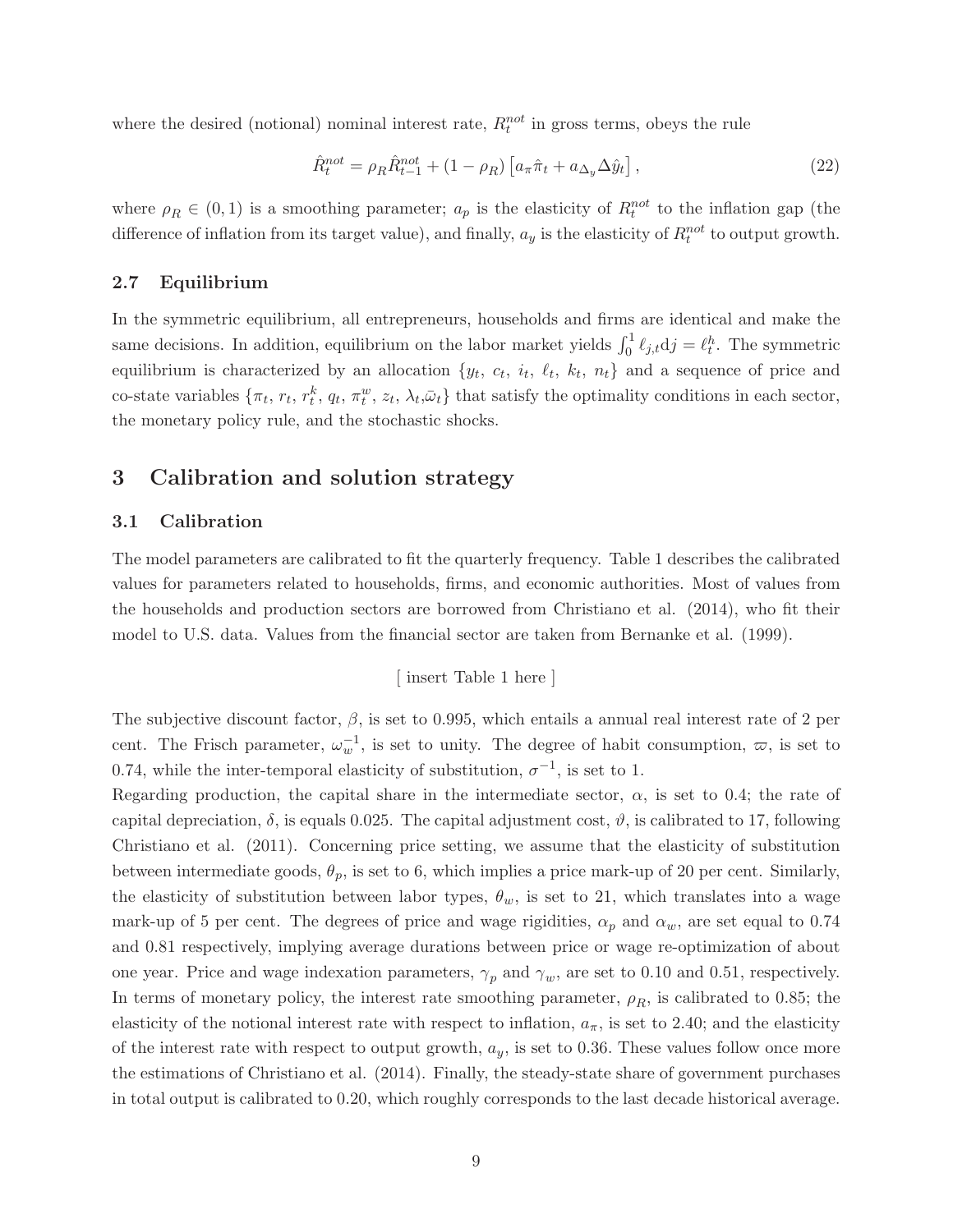We now turn to the parameters related to the financial sector. The share of entrepreneurial wages in terms of income is set to 0.01, implying a value of  $\Omega = 0.9833$ . The steady-state share of capital investment that is financed by the entrepreneur's net worth,  $x = \tilde{k}/n$ , is calibrated to 2, meaning that the steady-state leverage ratio amounts to 50 per cent. The steady-state external finance premium,  $\check{r} = r^k/r$ , is set to 1.02<sup>0.25</sup>. Finally, the annual business failure rate,  $F(\bar{\omega})$ , is set to 3 per cent. It is assumed that the idiosyncratic productivity shock,  $\omega_t$ , has a log-normal distribution with positive support, and an unconditional expectation equal to 1. These moments help to determine the steady-state survival probability of entrepreneurs,  $\gamma$ , which is set to 0.9843, the monitoring costs to realized payoffs ratio,  $\mu$ , which amounts to 0.1175, the steady-state variance of the entrepreneurs' idiosyncratic shock,  $\sigma_{\omega}$ , which is equal to 0.2763, and the steady-state idiosyncratic threshold is set to 0.4983.

Finally, the shocks are calibrated as follow. For the credit-spread shock, we have  $\rho_{\varepsilon} = 0.95$ , as in Fernández-Villaverde (2010); for the net-worth and risk shocks, we borrow from Christiano et al. (2014), who set  $\rho_{\gamma} = 0$  and  $\rho_{\sigma} = 0.97$ . The size of the shocks vary with different exercises, and are indicated in the following sections.

#### **3.2 Solution Strategy**

We assume that at time  $t = 0$ , the economy is hit by a negative financial shock which pushes the nominal interest rate towards its zero floor. Given its non-linear nature, the ZLB constraint prevent us to use a standard solution method. We thus adopt a piecewise-linear approach, similar to Bodenstein, Erceg and Guerrieri (2009), and Christiano *et al.* (2011). In particular, we use an extended deterministic path over the linearized model equations, where we make sure that the ZLB constraint is satisfied at all times. We then apply a shooting algorithm to determine the duration of the liquidity trap, which is endogenous. We encourage the reader to consult Carrillo and Poilly (2013) and its related online appendix (available at any of the authors' webpage) for further details.<sup>14</sup>

## **4 Financial Shocks in a Liquidity Trap**

In this section, we investigate the effects of three financial shocks in the economy. The net-worth shock and the risk shock originate on the demand side of the credit market. They respectively affect the value of entrepreneur's collateral and its idiosyncratic likelihood of default. In contrast, the credit-spread shock is a supply-side disturbance that restricts credit despite the current state of the economy. It can be thought as a reduced-form shock that summarizes problems within the financial sector itself.

 $14$ Alternative solution methods exist, such as a collocations, spline functions, or projections (see Nakov, 2008; De Fiore and Tristani, 2012; and Fernández-Villaverde et al., 2012). However, they can be very costly in terms of computation time for complex models like ours. We also disregard equlibria driven by self-fulfiling beliefs (like in Mertens and Ravn, 2011).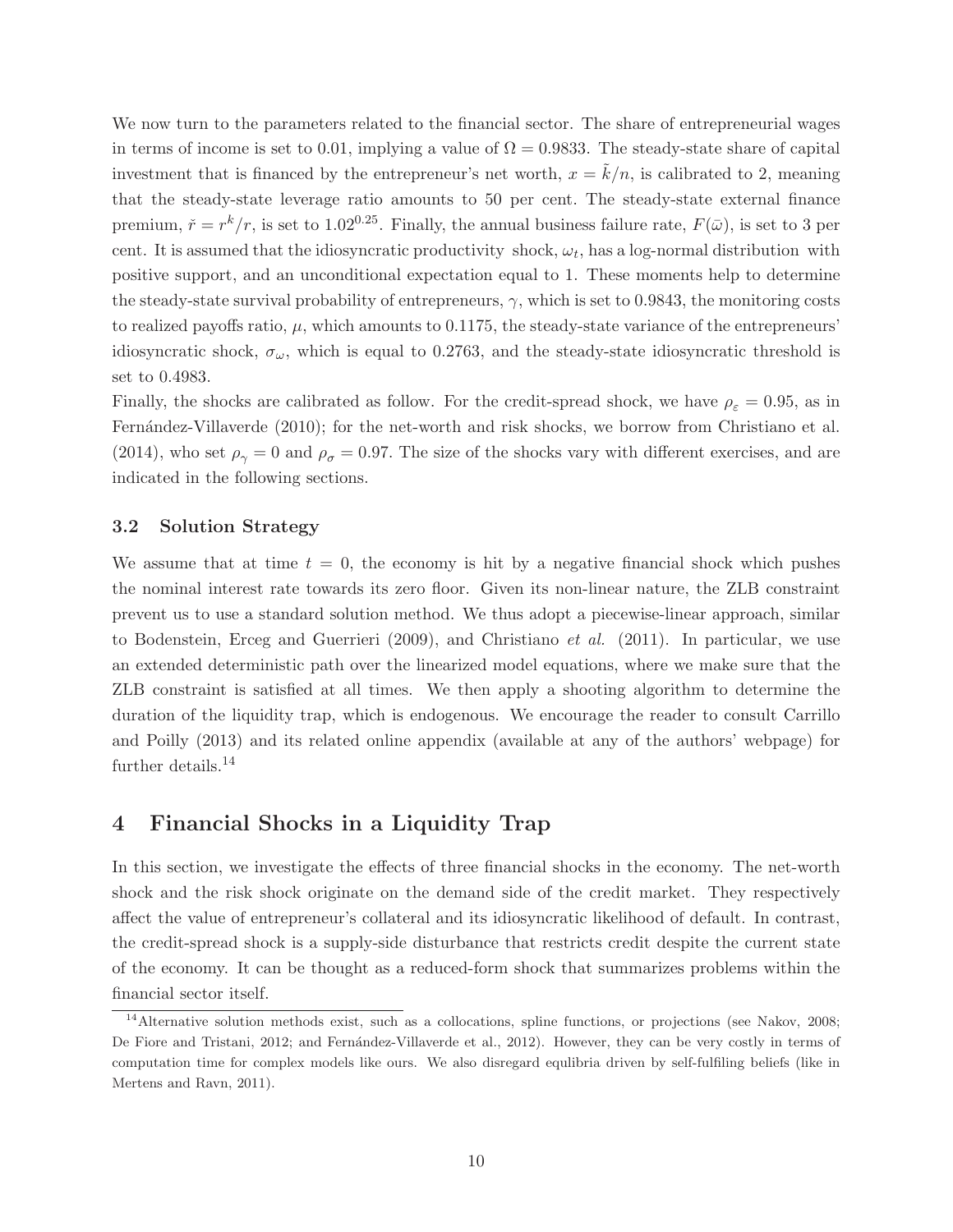Our analysis proceeds as follows. We first ask how likely is it that the economy falls into a liquidity trap. We argue that only the credit-spread shock can push the central-bank interest rate towards its zero floor. A similar result is found in Amano and Shukayev (2012), although they only compare the credit-spread shock to other non-financial shocks. Next, we explore the dynamics of an economy hit by a positive credit-spread shock in two regimes: when the zero bound binds and when it does not. Finally, as we are still interested in the consequences of the other two shocks, we study the partial impulse responses of the net-worth and risk shocks in the two aforementioned interest-rate regimes.

#### **4.1 What financial shock causes a liquidity trap?**

We answer this question by computing the probability that the ZLB binds for each of the three financial shocks considered. What interests us is the propagation dynamics of each shock. So, we normalize the standard deviation of all financial disturbances, such as an one-standard-deviation shock increases the external finance premium by 125 basis points on impact, in annual terms.<sup>15</sup> That is, we assume that all shocks have, on average, the same initial effect on the credit spread of the economy. Similar to Amano and Shukayev  $(2012)$ , <sup>16</sup> we draw 10,000 random innovations from a normal distribution and we use them to compute a similar number of series for each of the financial shocks.<sup>17</sup> Then, we count the number of series for which the nominal interest rate equals zero for at least one period. We obtain the following probabilities: 1.24 % for the credit-spread shock,  $0\%$  for the net-worth shock, and  $0\%$  for the risk shock. Put it differently, the zero bound binds on average every 20 years  $(=\frac{1}{1.24\%} \div 4$  quarters) for the credit-spread shock, whereas for the other shocks it never binds. Figure 1 displays the distribution of the nominal interest rate at the quarter where a financial shock reaches its peak propagation effect. Peak effects are reached after six quarters for the credit-spread shock, and three quarters for the other two shocks.

#### [ insert Figure 1 here ]

The figure shows that the nominal interest rate lies in the interval 0-0.25 %, in annual terms, about 2.5 % of the times for the credit-spread shock (or once every 10 years), and never for the net-worth shock and the risk shock. Amano and Shukayev (2012) obtain similar findings for the credit-spread shock. For the other two shocks, we do not know of any other study that computes their ZLBinducing probabilities. Given their near-zero probabilities of the demand-side financial shocks, we argue that only a supply-side shock gives more chances for the nominal interest rate to hit its zero floor. The reason is that a credit-spread shock implies a co-movement between investment and

<sup>&</sup>lt;sup>15</sup>Certainly, the 1.25  $\%$  is an *ad hoc* choice. However, the size of this normalizing constant does not affect the qualitative direction of our simulations. On the upside, we are able to mimic Amano and Shukayev (2012)'a results for the credit-spread shock.

<sup>&</sup>lt;sup>16</sup>These authors identify and estimate the dynamics of the credit-spread shock and include it in a model which features other aggregate shocks. Although their approach is robust, they do not include other type of financial shocks in their analysis.

<sup>&</sup>lt;sup>17</sup>We have 10,000 impulse-response series for each of the shocks, each one featuring a single innovation in period 1.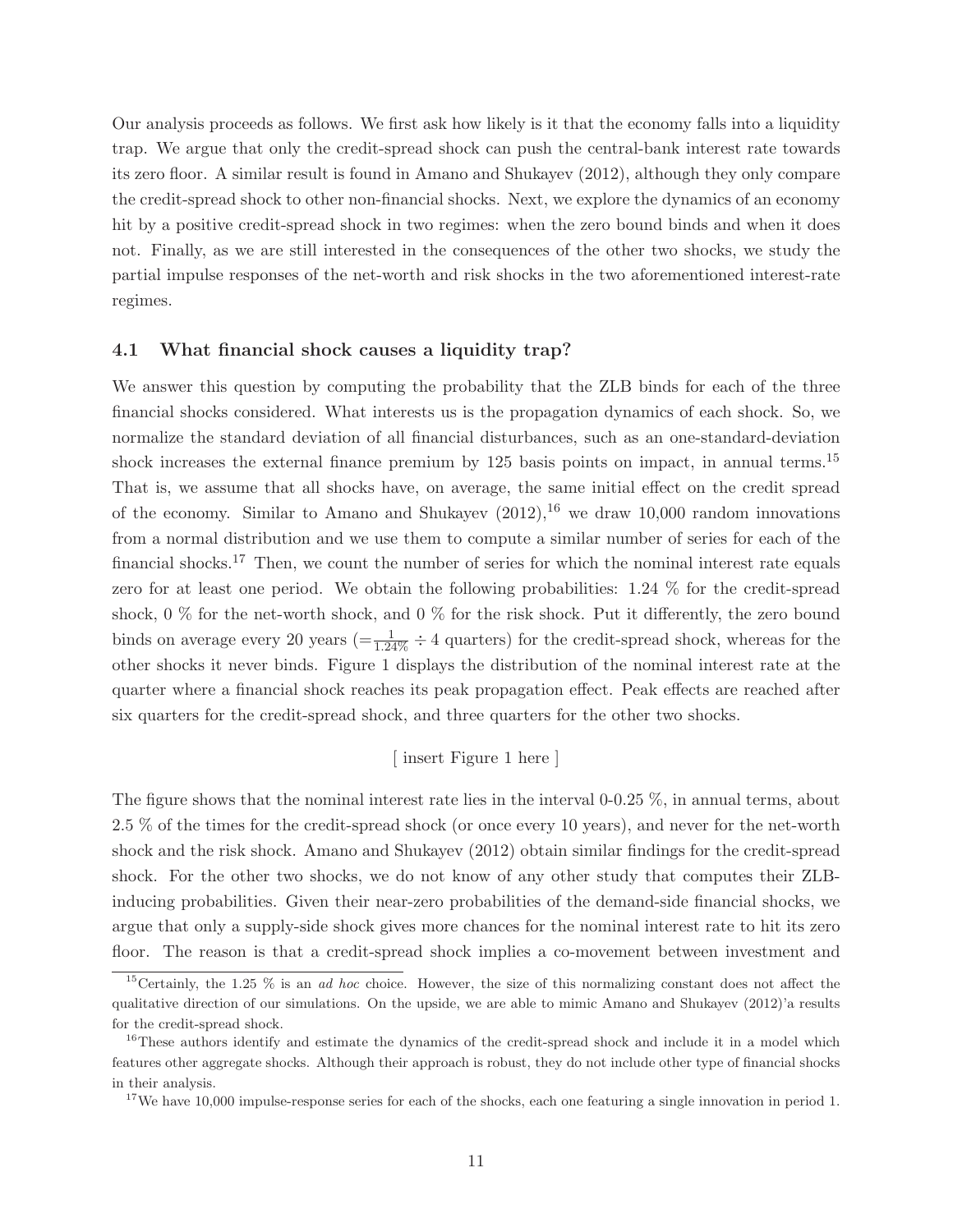consumption, whereas the other considered shocks affect mainly investment and have a counterintuitive effect on consumption. Figure 2 illustrates this point, where a one-standard-deviation innovation is displayed for each type of financial perturbation. Notice that the external finance premium rises from 4 % in annual terms, its steady state level, towards 5.25 % at impact for all the three shocks.

#### [ insert Figure 2 here ]

As shown in the figure, investment and consumption co-move only for the credit-spread shock, whereas consumption actually rises in the short-run for the other two shocks. A credit-spread shock achieves co-movement because, on the one hand, it reduces the returns of capital so investment demand falls, and, on the other, it increases the returns of savings so private consumption falls. The net-worth and the risk shocks certainly reduce investment, but they fail to discourage consumption. In fact, consumption soars because, in general equilibrium, a fall in investment demand must be met by a decrease in savings. The latter implies that the real interest rate must fall to discourage households to save, who use their spare resources for consumption. All in all, it is more likely that the ZLB binds with a credit-spread shock as the two main components of aggregate demand fall simultaneously.

#### **4.2 Model's Dynamics**

In the this section, we assume that the ZLB binds due to a credit-spread shock. First, we analyze the aggregate dynamics associated with this shock in two regimes: when the interest rate moves freely, and when the ZLB constraint is imposed. We then analyze the effects of the net-worth and risk shocks by looking at their partial impulse responses in each of the two interest-rate regimes. We assume that these shocks hit the economy only after the credit spread shock has occurred. Looking at the partial IRFs allow us to compare the marginal effects on endogenous variables of all the three shocks.

#### **4.2.1 Credit-Spread Shock**

Let the spread between the expected returns on private assets and the risk free rate widens (i.e. a positive innovation on  $\varepsilon_t$ ). It affects both household's inter-temporal decisions and the expected return on capital. Gilchrist et al. (2009) and Fernández-Villaverde (2010) also assume that the external finance premium is driven by an stochastic component, and interpret it as a credit-supply shock. Figure 3 compares the impulse response functions (IRFs, hereafter) of this shock in two cases: the non-ZLB regime, and the ZLB regime.

[ insert Figure 3 here ]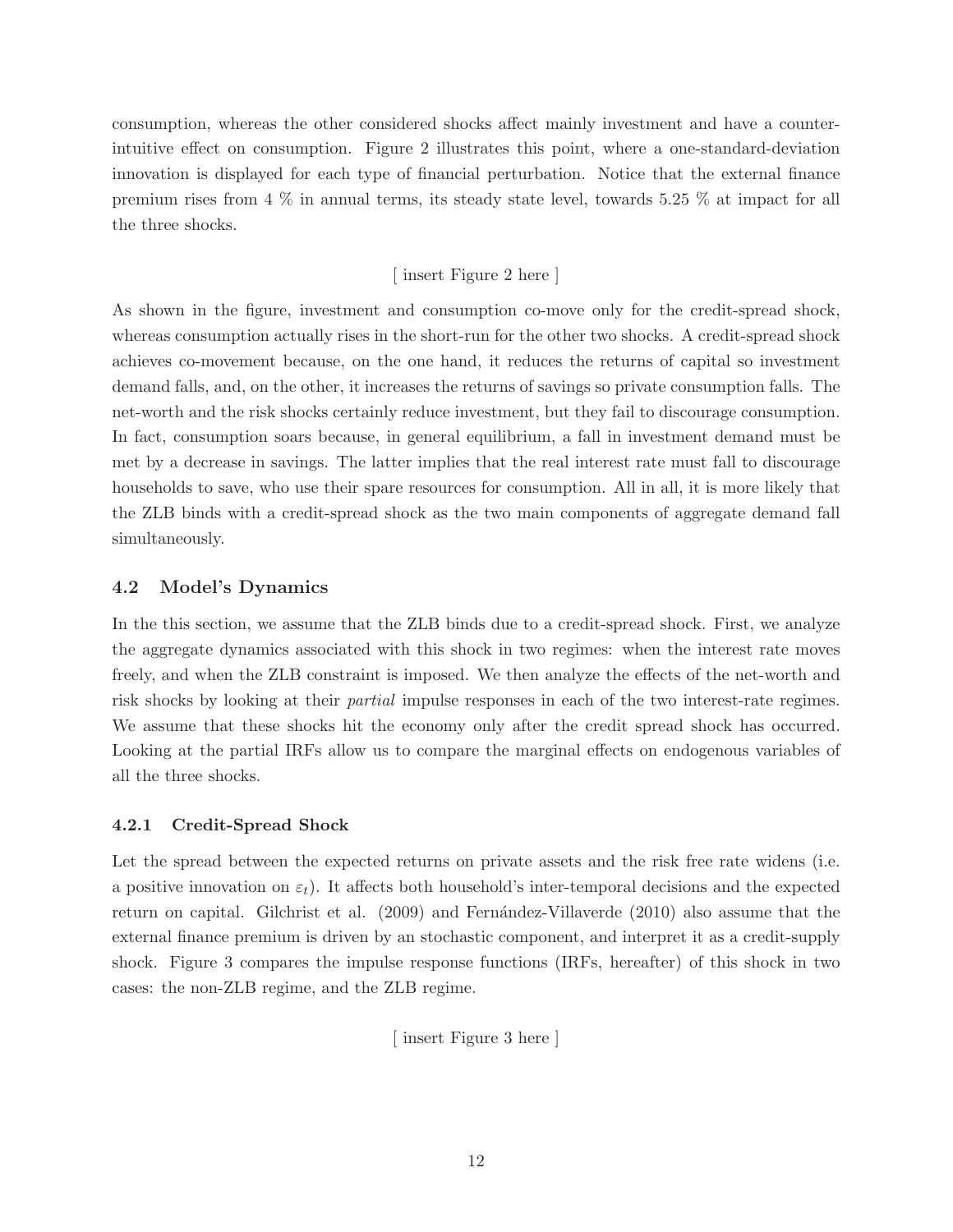We first consider the ZLB regime. The size of the shock is deliberately chosen so that the ZLB binds at period 1 (see constraint  $21$ ).<sup>18</sup> The monetary policy instrument stays at zero for 12 quarters, until the economy show signs of recovery. A positive innovation of  $\varepsilon_t$  drives the external finance premium up (see Equation 10). As credit market conditions worsen, investment and the price of capital plummet. Despite this recessionary trend, this shock generates a countercyclical response of loans! Similar to Christiano et al. (2014), the intuition is as follows: the reduction in the price of capital is temporary, suggesting that the return on capital will increase in the future (see Equation 6). Higher expected returns on capital increases the expected value of the project, stimulating in turn the demand for loans. It is worth noticing that effective loans are demand-driven in the financial-accelerator model. In fact, our perfectly competitive financial intermediary is willing to provide as many loans as entrepreneurs demand, under the condition that the latter pay the current external finance premium (which ensures that the participation constraint of the lender is satisfied at all times).<sup>19</sup> Also, notice that investment and consumption co-move for this shock, as already noticed above.

We now focus on the non-ZLB regime. As expected, Figure 3 shows that in this case the recession is damped. This result is not surprising since the monetary authorities are now allowed to use their instrument to stimulate private spending and promote the recovery. Consequently, the presence of a liquidity trap makes the recovery harder to reach, but it does not change the direction in the response of any endogenous variable.

#### **4.2.2 Net-Worth Shock**

We now assume a reduction in the entrepreneurs survival probability  $(\gamma_t)$ , which can be interpreted as an exogenous decrease in the entrepreneur's net worth value. This shock directly deals with a shift in the demand for capital through a lower aggregate purchasing power of entrepreneurs. Christiano et al. (2014) refer to it as an "equity shock". As mentioned above, it is unlikely that the ZLB constraint binds for a reasonable size of this shock. So, in order to fix this issue, we assume that the credit-spread shock drives the nominal interest rate towards the ZLB, and that the net-worth shock occurs once the ZLB is in place. Figure 4 compares the partial IRFs of selected variables in response to a negative shock on the survival probability,  $\gamma_t$ .<sup>20</sup> It is worth noticing that the partial IRFs isolate the effect of the net-worth shock by showing marginal effects, which allows for the comparison with the previous exercise.<sup>21</sup>

[ insert Figure 4 here ]

<sup>&</sup>lt;sup>18</sup>The size of the credit spread shock is set to  $\sigma_{\varepsilon} = 0.012$ .

<sup>&</sup>lt;sup>19</sup>A different response of loans might be obtained in a model which explicitly describes the behavior of banks, setting some frictions to the supply of loans.

 $^{20}$ Precisely, we compute the partial IRFs as the difference between the IRFs to both financial shocks and the IRFs to the net worth shock. Since the partial IRFs are the result of a difference, they are expressed in percentage points and not in percent deviations from its steady-state level.

 $^{21}$ The size of the shock is set to  $-.0081$ , which is equal, in absolute value, to the estimated standard deviation of the equity shock in Christiano et al. (2014).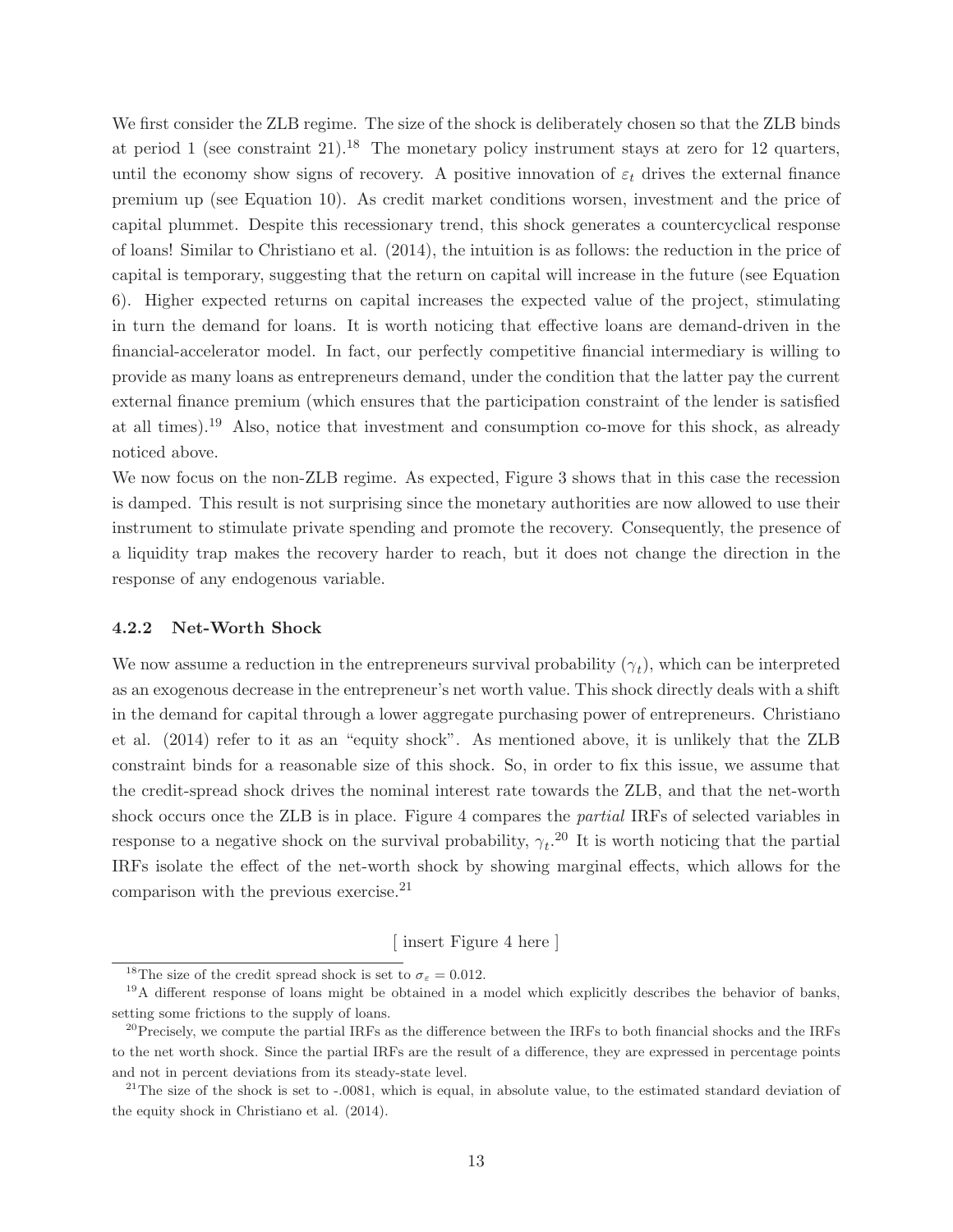In "normal times" (i.e., in the non-ZLB regime), the model predicts that the nominal interest rate drops for several quarters. In addition, the negative financial shock reduces the demand for capital which drives its price down. Through the financial accelerator mechanism, the drop in the value of the collateral rises the external finance premium and depresses investment, turning the economy into a recession. As emphasized by Christiano et al. (2014), this shock generates a counter-cyclical demand for loans. As explained above, when the returns on capital is expected to rise, loan demand increases. Regarding consumption, it rises in the medium-run, as in Christiano et al. (2014). The reason that explains the lack of co-movement between investment and consumption for the demand-side financial shocks is stated in section 4.1.

Let now assume that the economy is in a liquidity trap (the ZLB regime). In that case, a negative net-worth shock generates also more volatility. The deflationary effects of this shock generates a strong rise in the real interest rate. Consequently, the demand for capital drops by more, as for the price of capital. As a result, the response of loans is slightly more counter-cyclical. In addition, investment and output fall sharply, and now also consumption falls. So, investment and consumption co-move only during on the ZLB regime. However, it has been established that a net-worth shock on its own cannot generate a liquidity trap.

#### **4.2.3 Risk Shock**

The last financial shock we consider is a rise in volatility of the idiosyncratic productivity shock  $(\sigma_{\omega})$ . A risk shock widens the entrepreneurs' returns distribution and eventually worsens credit conditions (the quality of entrepreneurs' projects is hardly distinguishable). This shock has been analyzed by Christiano et al. (2014) in the absence of a liquidity trap. As for the net worth shock, the transmission mechanisms of this shock are such that a liquidity trap cannot be reached with only this shock. Figure 5 compares the partial IRFs of this shock in normal times and in a presence of a liquidity trap.

#### [ insert Figure 5 here ]

Consider the non-ZLB regime. An increase in projects uncertainty makes harder for the lender to distinguish whether an entrepreneur might default or not. The latter translate into a rise in the lending contract threshold,  $\bar{\omega}_t$ , and consequently, more entrepreneurs default. This facts have two main effects: first, the risk premium increases, and second, the demand of loans fall, and is now pro-cyclical. As in the previous demand-side shock, inflation initially drops, following the marginal cost and output. Interestingly, our result differ from Christiano et al. (2014) regarding the effect of the risk shock on consumption. We observe a medium-run increase in consumption when risk is rising. The difference might be explained by the presence of a variable utilization rate of capital and investment adjustment costs (rather than capital adjustment costs) in their paper.

We now turn to the ZLB regime. In that case, the real interest rate strongly increases due to deflationary pressures. As previously, consumption is reduced, at least in the short-run. In addition, since the nominal interest rate is stuck to it zero floor, the risk shock generates a much larger increase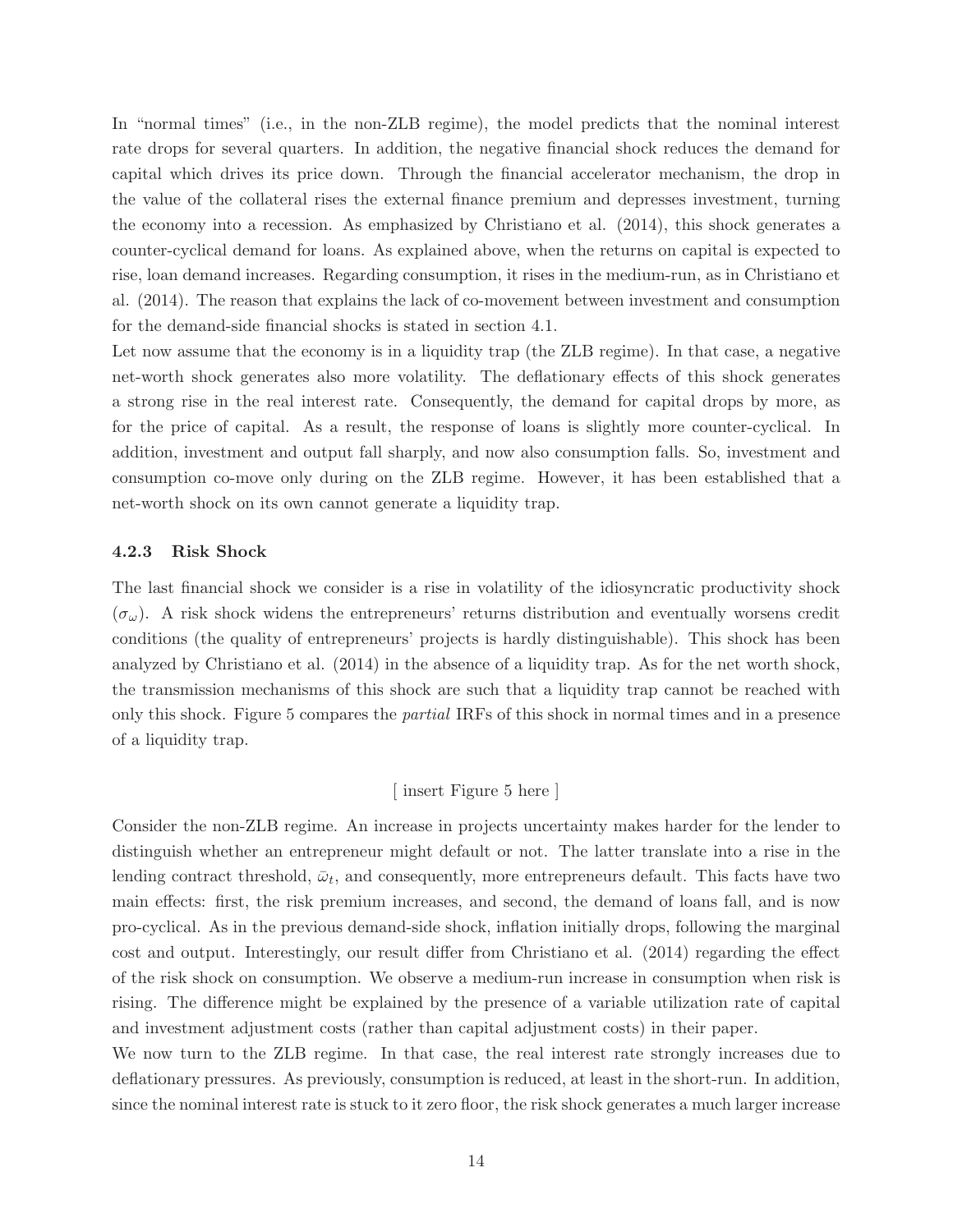in the credit spread, leading to a strong reduction in investment and a large recession.

### **5 The Credit-Spread shock and Forward Guidance**

This section is motivated by the findings of Eggertsson and Woodford (2003). In an extensive discussion, these authors explore alternative policies that the monetary authority may employ when dealing with a liquidity trap. In particular, they explore *forward guidance*, a policy in which the central bank announces and keeps the nominal interest rate at very low levels for longer time than prescribed by an strict inflation targeting rule. The argument, accordingly, is that when agents expect a period of abundant liquidity, they smooth consumption and plan investment better.

We focus on the credit-spread shock since it constitutes a good candidate to generate a liquidity trap. In the initial scenario, recall that the Taylor rule prescribes that the interest rate should be positive after 13 periods. In the alternative policy, the central bank announces and keeps the nominal interest at its ZLB for more quarters than recommend by its Taylor rule. Our aim here is to investigate how inflation and output volatility react to the news. We thus perform an heuristic evaluation of this policy using a representative loss function that may represent the preferences of the central bank,  $2^2$  of the form

$$
\sum_{t=0}^{\infty} \beta^t \left(\hat{\pi}_t^2 + \lambda \left(\hat{y}_t - \hat{y}_t^f\right)^2\right). \tag{23}
$$

In this numerical exercise, we assume that deviations of output are as important as the deviations of inflation from its target value, thus  $\lambda = 1$ . Notice as well that the output gap is defined with respect to the level of output that would prevail in the absence of nominal rigidities,  $y_t^f$ . Finally, we compute the loss function at convergence (we set the end period 300 quarters after the shock). The upper panels of Figure 6 display the responses of output and inflation gaps to the financial shock when the ZLB constraint is binding for 13, 18 and 21 quarters. The lower panel of the figure provides the value of the loss function (23) for different durations of the liquidity trap.

#### [ insert Figure 6 here ]

It clearly appears that the loss function is convex with respect to the number of periods the constraint is binding. This convexity suggests that there exists an optimal commitment period for the central bank to keep the interest rate at low levels. The welfare losses are minimized when the central bank commits to keeping low the interest rate for 18 periods, i.e. 5 quarters more than prescribed by its Taylor rule. Beyond that point, the value of the loss function increases, implying that inflation and output become too volatile.

This last result is illustrated in the upper panel of Figure 6. Precisely, the commitment period alters significantly the response of real variables. Let consider the optimal commitment period

 $22$ This standard loss function is commonly used in the literature, which is referred to be derived from a second-order Taylor expansion from the utility function of the representative household. In the derivation of the optimal monetary policy, Oda and Takashi (2008) interprets the managing expectations policy as the "zero interest rate commitment". We adopt here a more elementary approach since we are not interested in optimal monetary policy.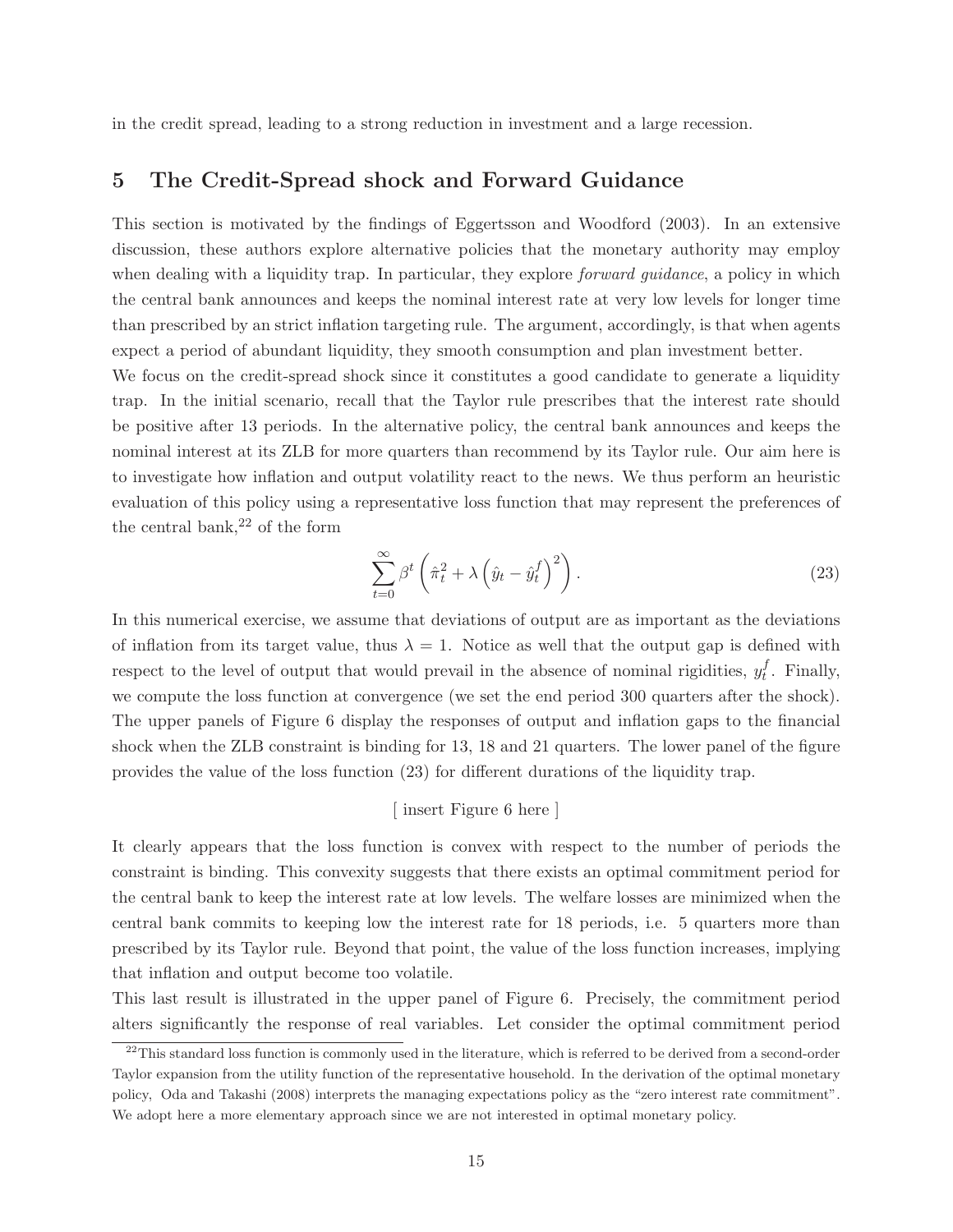(5 quarters). Since agents expect a low interest rate for a long period of time, they respond to the adverse economic conditions by smoothing their consumption and investment. This yields a lower deflation, which in turn produce a smaller increase in the real interest rate. On the one hand, a smaller deflation rises by less firm's real debt, through the debt-deflation channel (Fisher, 1933). On the other hand, a damped increase in the real interest rate also reduces the service of the debt. These two effects – which can be observed in Equation  $(12)$  – stop the net worth to fall deeply. Although the economy still experiences a recession but volatilities are smaller than in the benchmark case. When the commitment period is larger than 5 quarters, the monetary policy avoids the recession but at a price of a stronger volatility in the inflation and output gaps. The bottom line of this analysis is that there exists an optimal commitment period that the central bank must consider in order to provide abundant liquidity, which is in line with the analysis of Eggertsson and Woodford (2003). Further than this period, the economy destabilizes very quick.

## **6 Conclusion**

This paper studies the propagation of different types of financial shocks in the economy, given the presence of the ZLB constraint on the nominal interest rate. In a financial-accelerator model, we look at a net-worth shock, a risk shock, a credit-spread shock. The first two shocks originate from the demand side of the credit market, while the third one is a supply-side shock that creates a gap between the interest rate of private assets and the risk free rate. We first ask which one of these shocks is strong enough to bind the ZLB. We find that only the credit-supply shock is likely to do so, as the other two shocks lack transmission channels. The credit-spread shock causes investment and consumption to move in similar directions, whereas for the other shocks investment falls but consumption booms. We also find that, out of the three shocks, only the risk shock implies a pro-cyclical response of loans, which is typical of a recession. For the other two shocks, loans are counter-cyclical, which is at odds with the data. Finally, we show that, after a negative financial shock, there exists an optimal commitment period for the central bank to keep the interest rate at the ZLB for more time than prescribed by its policy rule. However, the volatility of inflation and output rise quick and sharply after this optimal period. Thus, forward guidance may be destabilizing when not used properly.

As it is widely known, the vulnerability of an ill-behaved banking sector was a crucial determinant of the global financial crisis. In our model, we have focused on the traditional financial accelerator model to study the transmission of shocks, while assuming that the financial intermediary is fully insured and perfectly competitive. Given the potential of the credit-spread shock to generate a liquidity trap, a natural step in the analysis of the propagation of financial shocks is to include an imperfect banking sector, in which the credit-spread shock is microfounded. This modification will prove very valuable for the evaluation of anti-recessionary policies, and it might help to obtain a response of loans more in accordance with the data. We leave this topic for future research.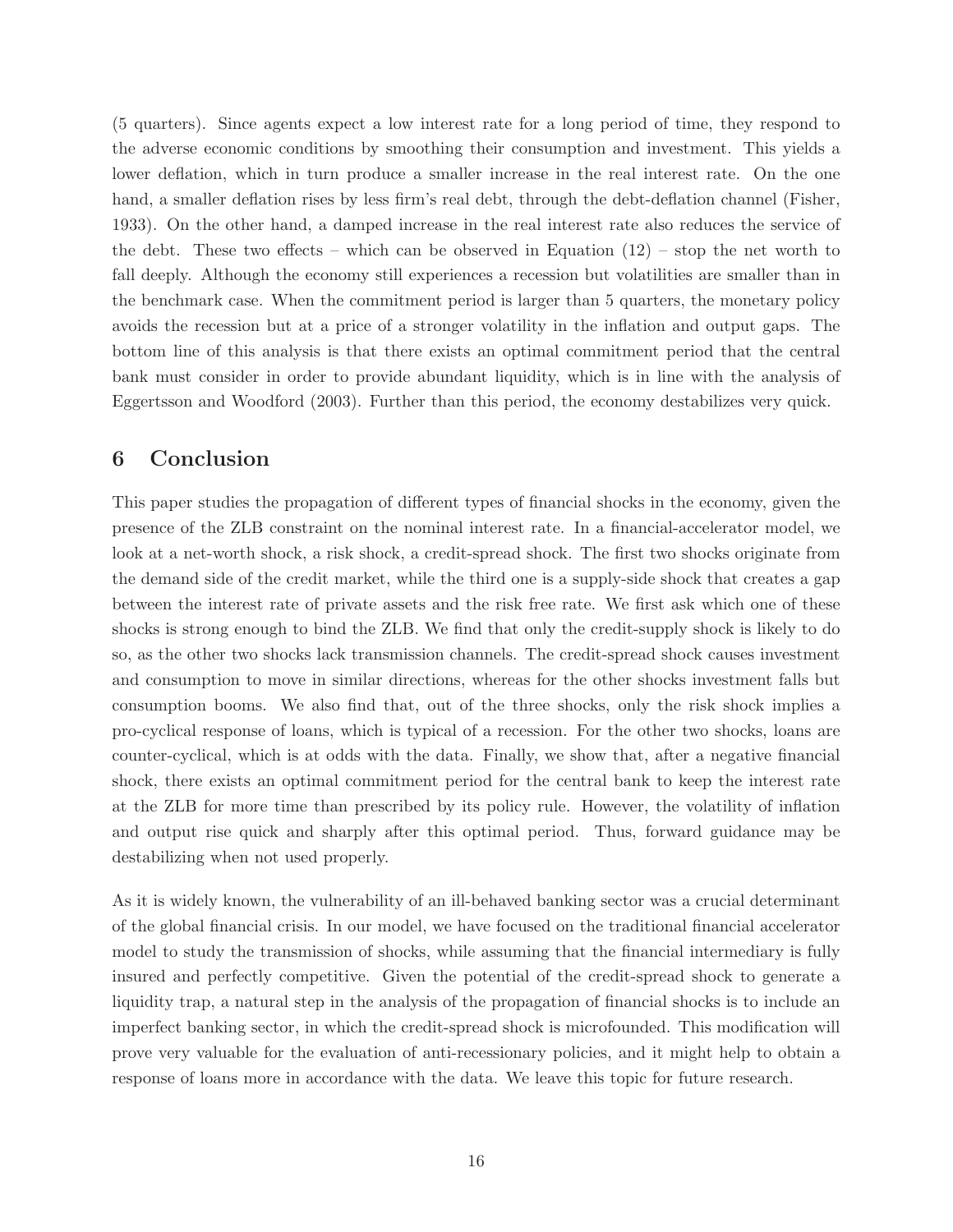## **References**

- [1] Amano R., Shukayev, M,, 2012. Risk Premium Shocks and the Zero Bound on Nominal Interest Rates. Journal of Credit, Money and Banking, 44, 1475-1505.
- [2] Bernanke, B., Gertler, M., Gilchrist, S., 1999. The Financial Accelerator in a Quantitative Business Cycle Framework. In Handbook of Macroeconomics, 1, 1341-93.
- [3] Bodenstein, M., Erceg, C.J., Guerrieri, L., 2009. The effects of Foreign Shocks when Interest Rates are at Zero. International Finance Discussion Paper of the Federal Reserve, 983.
- [4] Calvo, G. A., 1983. Staggered prices in a utility-maximizing framework. Journal of Monetary Economics, 12, 383-398.
- [5] Carlstrom, C T, Fuerst, T.S., Paustian, M., 2012. How Inflationary Is an Extended Period of Low Interest Rate. Federal Reserve Bank of Cleveland, Working Paper 12-02.
- [6] Carlstrom, C T, Fuerst, T.S., 1997. Agency Costs, Net Worth, and Business Fluctuations: A Computable General Equilibrium Analysis. American Economic Review, 87, 893-910.
- [7] Carrillo, J.A., Poilly, C., 2013. How Do Financial Frictions Affect the Spending Multiplier During a Liquidity Trap? Review of Economic Dynamics, 16, 296-311.
- [8] Christiano, L.J., Ikeda, D., 2013. Leverage Restrictions in a Business Cycle Model. NBER Working Paper No. 18688.
- [9] Christiano, L.J., Eichenbaum, M., Rebelo, S., 2011. When is the Government Spending Multiplier Large? Journal of Political Economy, 119, 78-121.
- [10] Christiano, L.J., R. Motto, and M. Rostagno, 2014. Risk Shocks. American Economic Review, 104, 27-65.
- [11] De Fiore, F., and O. Tristani, 2012. (Un)conventional Policy and the Zero Lower Bound. Manuscript.
- [12] Del Negro, M., Giannoni, M., Patterson, C., 2012. The Forward Guidance Puzzle. Federal Reserve Bank of New York, Staff Report No. 574.
- [13] Dib, A., 2010. Banks, Credit Market Frictions, and Business Cycles. Bank of Canada, Working Paper 10-24.
- [14] Eggertson, G., and M. Woodford, 2003. The Zero Bound in Interest Rates and Optimal Monetary Policy. Brokkings Papers on Economic Activity, 1, 139-233.
- [15] Fisher, I., 1933. The Debt-Deflation Theory of Great Depressions. Econometrica 1, 337-357.
- [16] Erceg, C.J., Henderson, D.W., Levin, A.T., 2000. Optimal Monetary Policy with Staggered Wage and Price Contracts. Journal of Monetary Economics, 46, 281-313.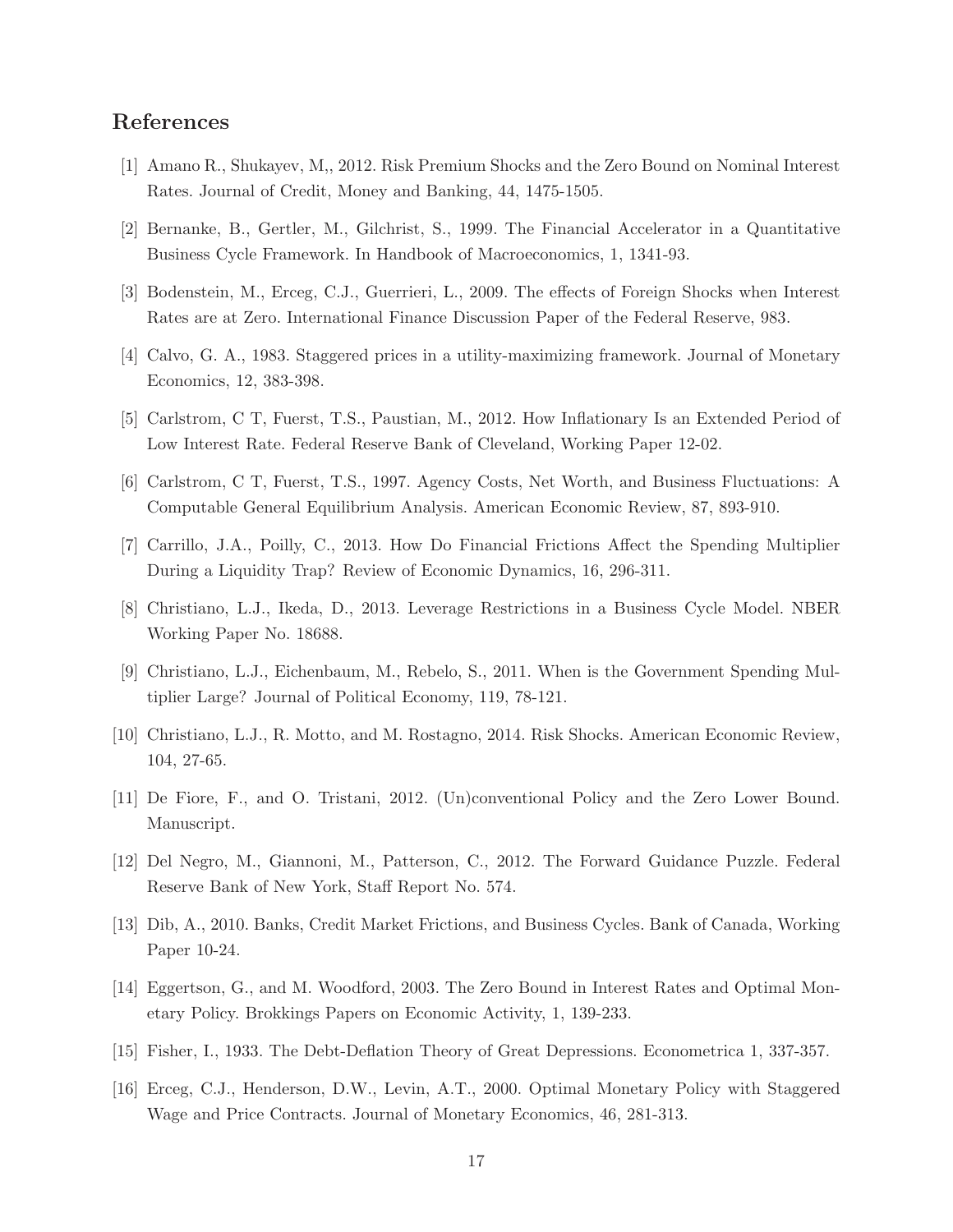- [17] Fernandez-Villaverde, J., 2010. Fiscal Policy in a Model with Financial Frictions. American Economic Review, Papers and Proceding.
- [18] Gerali, A., Neri, S., Sessa, L. Signoretti, F.M. 2010. Credit and Banking in a DSGE Model of the Euro Area. Journal of Money, Credit and Banking, Blackwell Publishing, vol. 42, pp. 107-141, 09
- [19] Gertler, M., Karadi, P., 2011. A Model of Unconventional Monetary Policy. Journal of Monetary Economics, 58, 17-34.
- [20] Gertler, M., Kiyotaki, N., 2010. Financial Intermediation and Credit Policy in Business Cycle Analysis, in B.M. Friedman & M. Woodford (ed.), Handbook of Monetary Economics, Elsevier, Edition 1, volume 3, number 3, January.
- [21] Gilchrist, S., and E. Zakrajsĕk, 2011. Monetary Policy and Credit Supply Shocks. IMF Economic Review, 59, 195-232.
- [22] Kiyotaki, N., Moore, J., 1997. Credit Cycles. Journal of Political Economy, 105, 211-48.
- [23] Jermann, U., Quadrini, V., 2012. Macroeconomic Effects of Financial Shocks. American Economic Review, 102, 238-71.
- [24] Levin, A., López-Salido, D., Nelson, E., Yun, T., 2010. Limitations on the Effectiveness of Forward Guidance at the Zero Lower Bound. International Journal of Central Banking, vol. 6, pp. 143-189.
- [25] Nolan, C., and C. Thoenissen, 2009. Financial Shocks and the US Business Cycle. Journal of Monetary Economics, 56, 596-604.
- [26] Oda, N. and N., Takashi, 2008. On the Function of the Zero Interest Rate Commitment: Monetary Policy Rules in the Presence of the Zero Lower Bound on Interest Rates. Journal of the Japanese and International Economies, 22, 34-67.
- [27] Smets, F., and R. Wouters, 2007. Shocks and Frictions in US Business Cycles: A Bayesian DSGE Approach. American Economic Review, 97, 586-606.
- [28] Townsend, R. M., 1979. Optimal Contracts and Competitive Markets with Costly State Verification. Journal of Economic Theory 21, 265-93.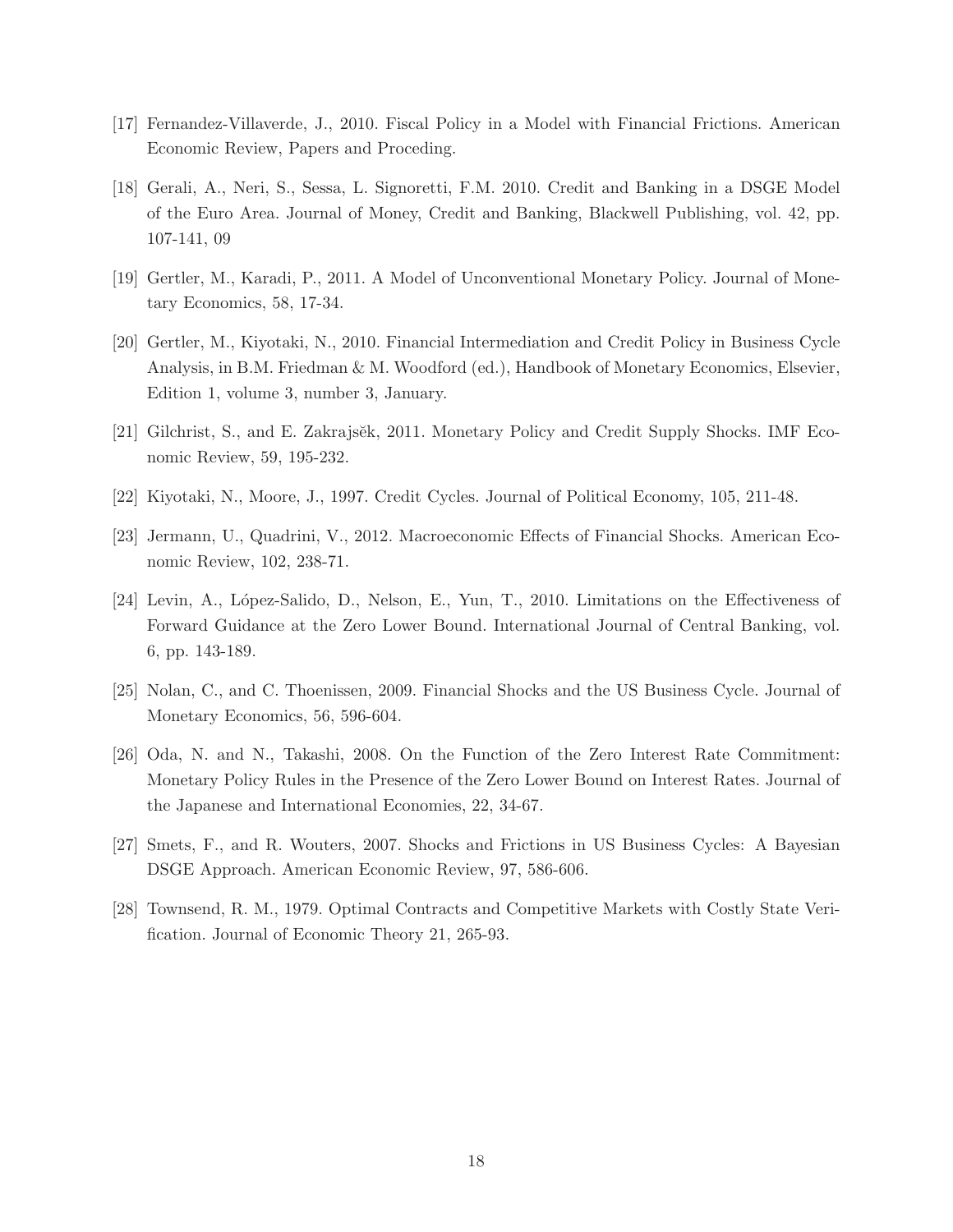# **7 Appendix**

The log-linear model can be sum up as

$$
(1 - \beta b)\,\sigma\hat{\lambda}_t = \beta b \mathcal{E}_t \{\hat{c}_{t+1}\} - (1 + \beta b^2)\hat{c}_t + b\hat{c}_{t-1},\tag{24}
$$

$$
\hat{\lambda}_t - \hat{R}_t - \varepsilon_t = \mathcal{E}_t \left\{ \hat{\lambda}_{t+1} - \hat{\pi}_{t+1} \right\} \quad \text{and} \quad \hat{r}_t = \hat{R}_t - \mathcal{E}_t \{ \hat{\pi}_{t+1} \}. \tag{25}
$$

$$
\hat{\pi}_t^w - \gamma_w \hat{\pi}_{t-1} = \frac{(1 - \alpha_w)(1 - \beta \alpha_w)}{\alpha_w (1 + \omega_w \theta_w)} \left[ \omega_w \hat{\ell}_t^h - \hat{\lambda}_t - \hat{w}_t \right] + \beta E_t \{ \hat{\pi}_{t+1}^w - \gamma_w \hat{\pi}_t \},\tag{26}
$$

$$
\hat{\pi}_t^w = \hat{w}_t - \hat{w}_{t-1} + \hat{\pi}_t. \tag{27}
$$

$$
\hat{y}_t = (1 - \alpha)\hat{\ell}_t + \alpha \hat{k}_t \quad \text{and} \quad \hat{\ell}_t = \Omega \hat{\ell}_t^h. \tag{28}
$$

$$
\hat{w}_t = \hat{s}_t + \hat{y}_t - \hat{\ell}_t^h, \qquad \hat{w}_t^e = \hat{s}_t + \hat{y}_t, \qquad \text{and} \qquad \hat{z}_t = \hat{s}_t + \hat{y}_t - \hat{k}_t \tag{29}
$$

$$
\hat{\pi}_t - \gamma_p \hat{\pi}_{t-1} = \frac{(1 - \alpha_p)(1 - \beta \alpha_p)}{\alpha_p} \hat{s}_t + \beta \mathcal{E}_t \left\{ \hat{\pi}_{t+1} - \gamma_p \hat{\pi}_t \right\},\tag{30}
$$

$$
\hat{x}_t = \hat{q}_t + \hat{k}_t - \hat{n}_t,
$$
 and  $\hat{r}_t = E_t \{R_{t+1}^k\} - \varepsilon_t - \hat{R}_t.$  (31)

$$
(x-1)\hat{b}_t = x(\hat{q}_t + \hat{k}_t) - \hat{n}_t.
$$
\n(32)

$$
\widehat{\widetilde{r}}_{t-1} = f_0 f_1 \widehat{\omega}_t + f_3 \sigma_{\omega, t} + \widehat{\pi}_t,\tag{33}
$$

$$
E_t \hat{r}_t = \chi \hat{x}_t + f_5 E_t \{ \sigma_{\omega, t+1} \} + E_t \hat{\pi}_{t+1} + \varepsilon_t
$$
\n(34)

where  $f_0$ ,  $f_1$ ,  $f_3$ ,  $f_5$ , and  $\chi$  are reduced-form parameters.

$$
\hat{n}_t = n_0(\hat{v}_t + \gamma_t) + [1 - n_0] \hat{w}_t^e,\tag{35}
$$

$$
\hat{v}_t + \hat{\pi}_t = v_0 \left[ \hat{R}_t^k + \hat{q}_{t-1} + \hat{k}_{t-1} \right] - [v_0 - 1] \left[ \hat{R}_{t-1} + \hat{b}_{t-1} + \gamma_b \hat{\pi}_t \right] - v_1 \hat{\bar{\omega}}_t - v_2 \sigma_{\omega, t},
$$
(36)

$$
\frac{c^e}{k}\hat{c}_t^e = \frac{c^e}{k}\hat{v}_t - v_3\gamma_t,\tag{37}
$$

where  $n_0$ ,  $v_0$ ,  $v_1$ ,  $v_2$  and  $v_3$  are reduced-form parameters.

$$
\hat{R}_t^k = \hat{\pi}_t + \hat{z}_t \left[ \frac{z}{r^k} \right] + \hat{q}_t \left[ \frac{1 - \delta}{r^k} \right] - \hat{q}_{t-1} + \left( \hat{i}_t - \hat{k}_{t-1} \right) \left[ \frac{\vartheta \delta^2}{r^k} \right],
$$
\n
$$
\hat{k}_t = \hat{k}_{t-1} \left( 1 - \delta \right) + \delta \hat{i}_t,
$$
\n(38)

$$
\hat{q}_t = \vartheta \delta \left[ \hat{i}_t - \hat{k}_{t-1} \right]. \tag{39}
$$

$$
\hat{y}_t = \hat{c}_t \frac{c}{y} + \hat{i}_t \frac{i}{y} + \hat{g}_t \frac{g}{y} + \hat{c}_t^e \frac{c^e}{y} + \left[ \hat{r}_t^k + \hat{q}_{t-1} + \hat{k}_{t-1} \right] \left[ \mu G(\bar{\omega}) r^k \frac{k}{y} \right] + \hat{\bar{\omega}}_t \bar{\omega} \mu G_{\omega}(\bar{\omega}) r^k \frac{k}{y} + \sigma_{\omega, t} \sigma_{\omega} \mu G_{\omega}(\bar{\omega}) r^k \frac{k}{y}.
$$
\n(40)

$$
\hat{R}_t^{not} = \rho_R \hat{R}_{t-1}^{not} + (1 - \rho_R) \left[ a_\pi \hat{\pi}_t + a_{\Delta_y} \Delta \hat{y}_t \right],\tag{41}
$$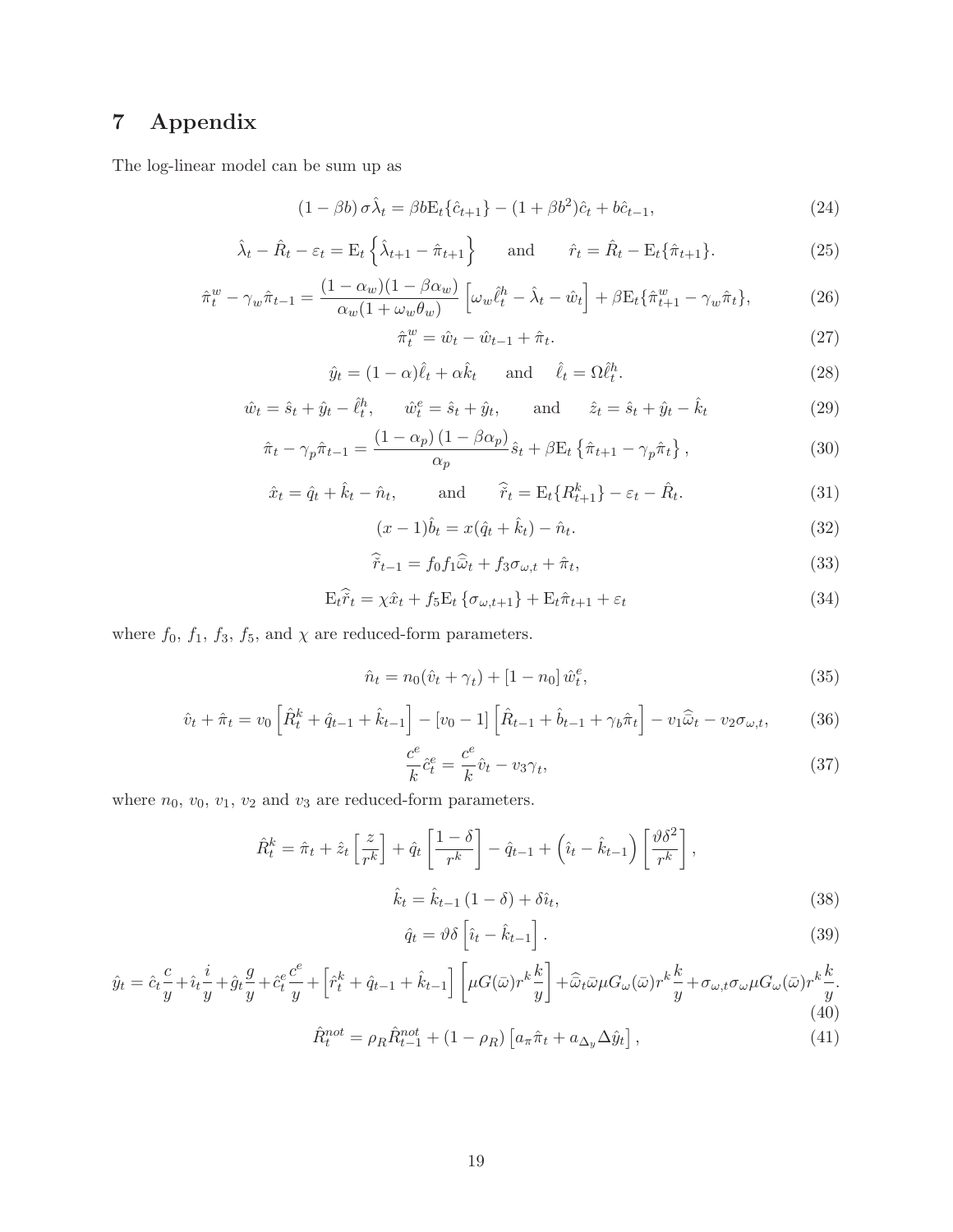

Figure 2: Paths for investment and consumption after three different financial shocks.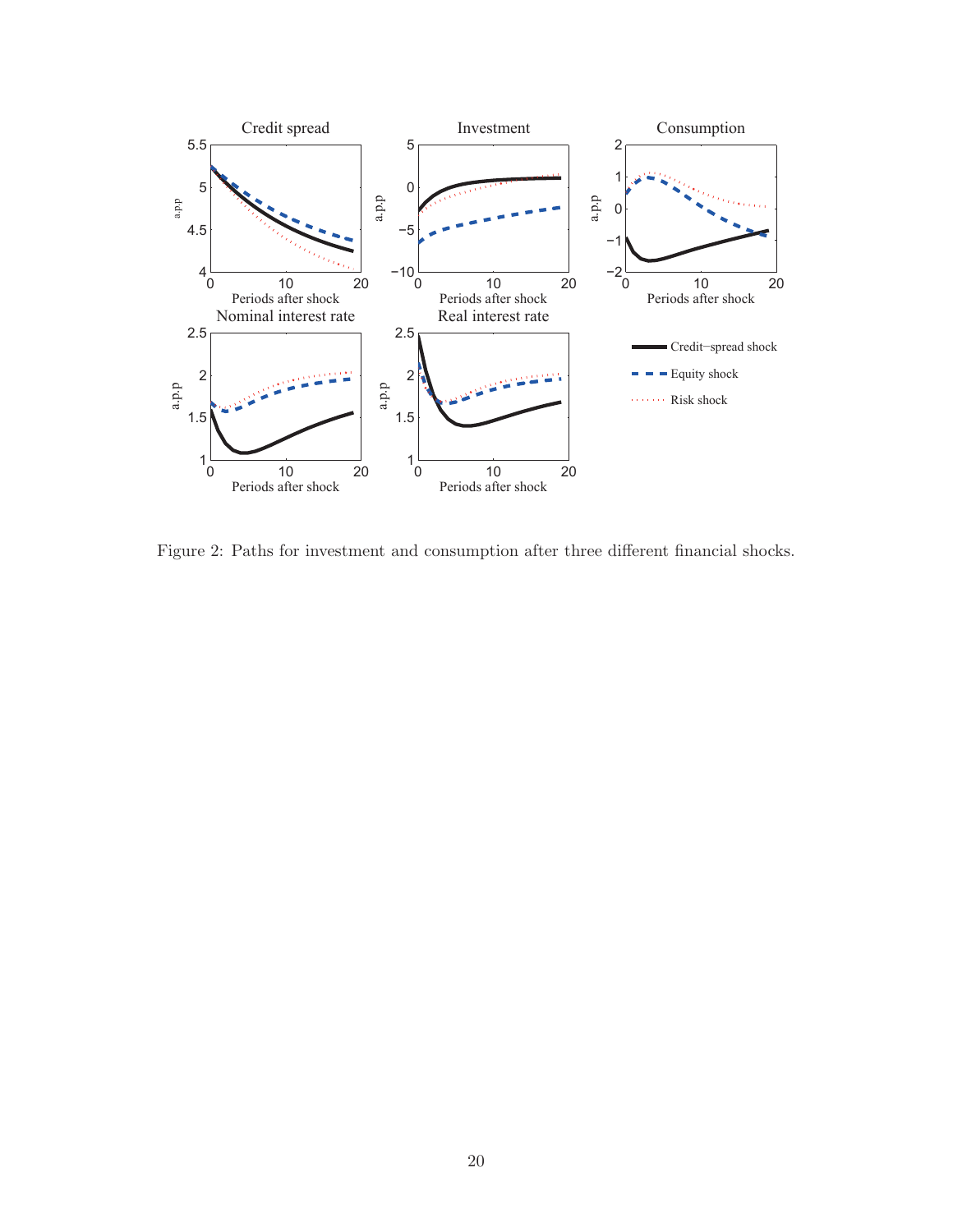

Figure 1: Distribution of the response of the nominal interest rate at its peak effect for 10,000 draws for the three financial shocks.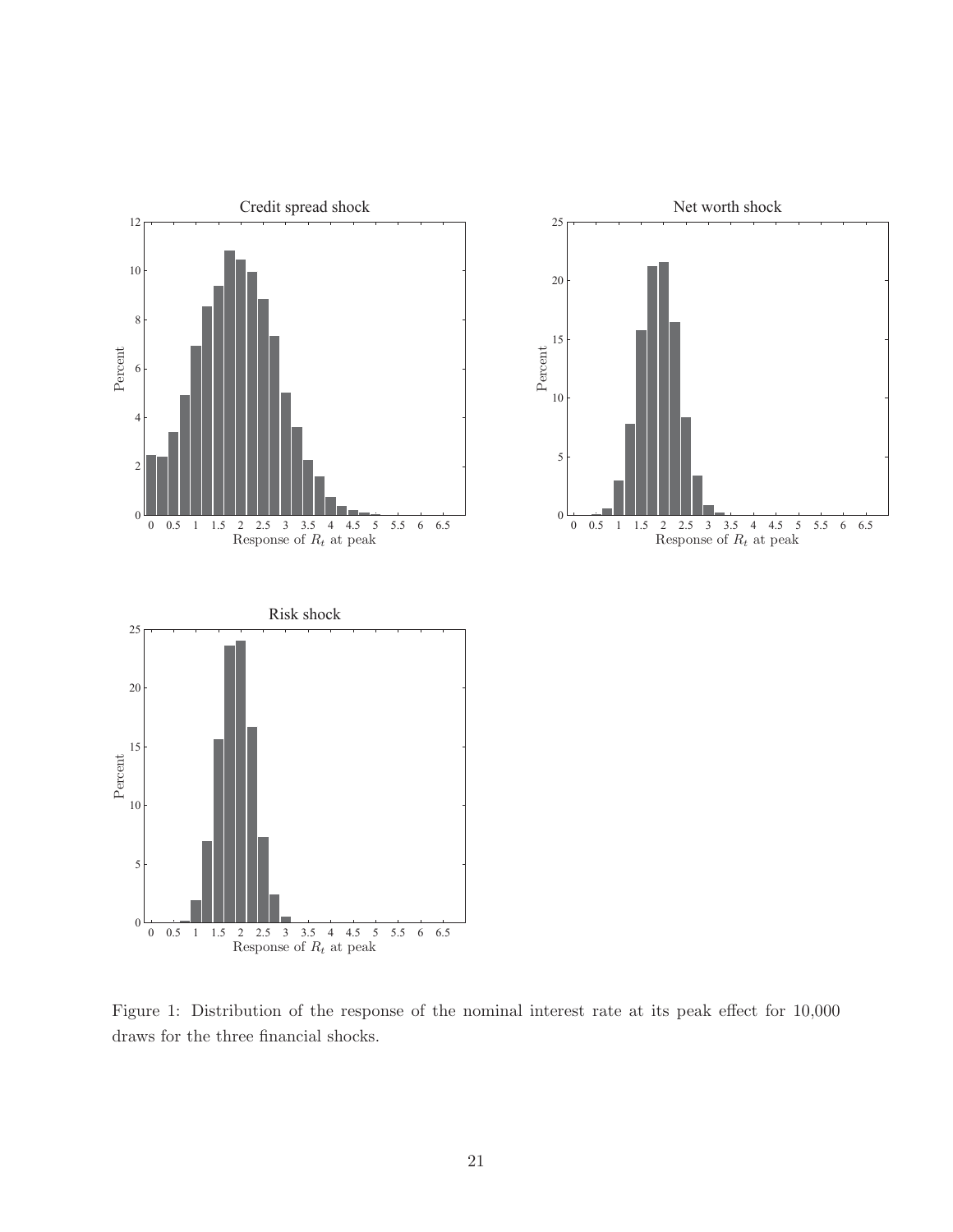

Figure 3: Impulse reponses for the credit-spread shock, selected variables.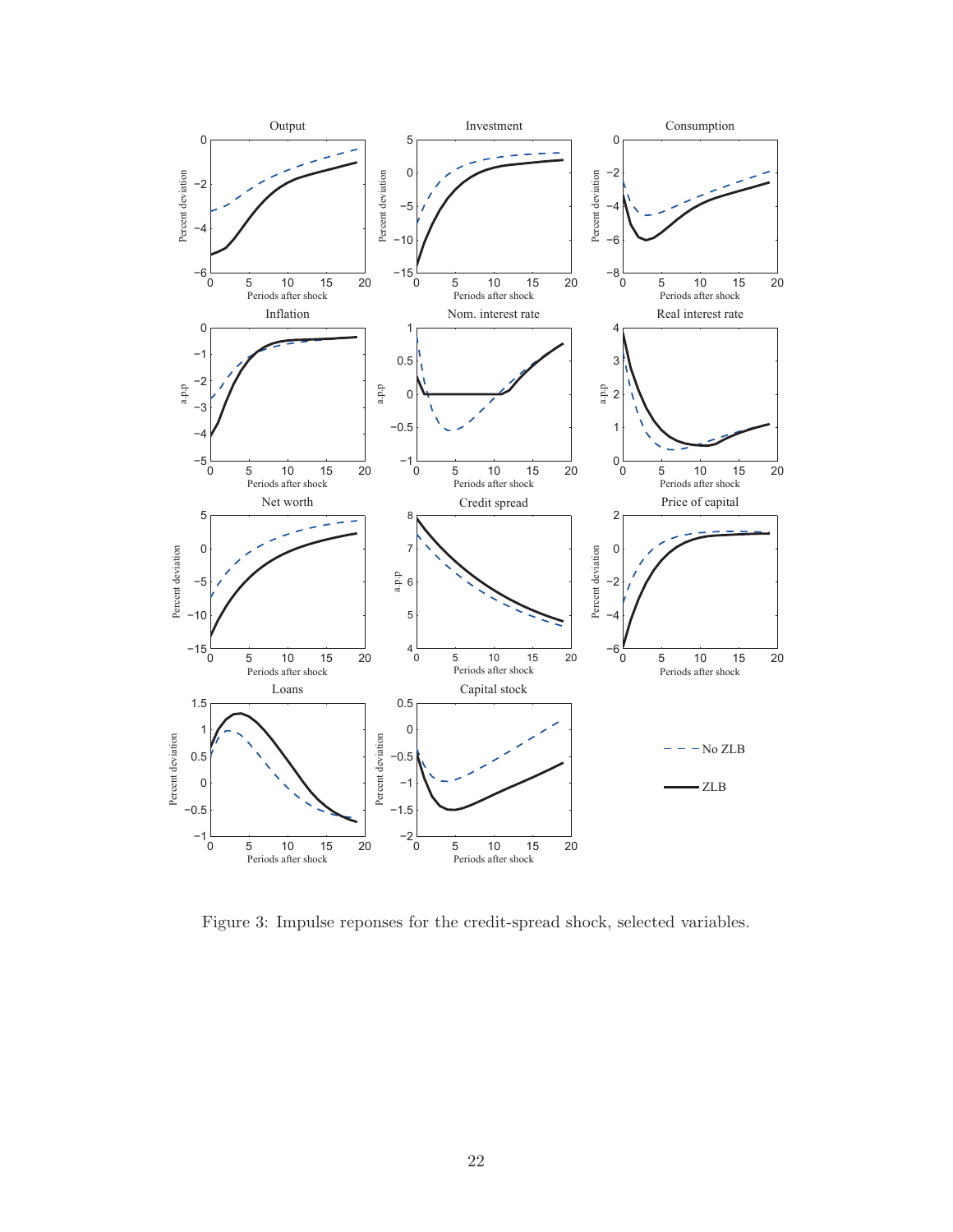| Preferences and Technology        |                                                   | Value         |
|-----------------------------------|---------------------------------------------------|---------------|
| $\beta$                           | Discount factor                                   | 0.995         |
| $\varpi$                          | Degree of habit consumption                       | 0.74          |
| $\sigma$                          | Inv. of the elasticity of intertemp. substitution | 1.00          |
| $\omega_w$                        | Elasticity of labor disutility                    | 1.00          |
| Φ                                 | Elasticity of value added wrt capital             | 0.40          |
| δ                                 | Capital depreciation rate                         | 0.025         |
| $\vartheta$                       | Capital adjustment cost                           | 17.00         |
| <b>Nominal Rigidities</b>         |                                                   |               |
| $\theta_p$                        | Elasticity of substitution of goods               | 6.00          |
| $\alpha_p$                        | Degree of price stickiness                        | 0.74          |
| $\gamma_p$                        | Degree of price indexation                        | 0.10          |
| $\theta_w$                        | Elasticity of substitution of labor               | 21.00         |
| $\alpha_w$                        | Degree of wage stickiness                         | 0.81          |
| $\gamma_w$                        | Degree of wage indexation                         | 0.51          |
| <b>Fiscal and Monetary Policy</b> |                                                   |               |
| g/y                               | Share of government expenditure in ouput          | 0.20          |
| $\rho_R$                          | Interest rate smoothing                           | 0.85          |
| $a_p$                             | Elasticity of the interest rate wrt inflation     | 2.40          |
| $a_y$                             | Elasticity of the interest rate wrt output gap    | 0.36          |
| Financial Accelerator Mechanism   |                                                   |               |
| $\Omega$                          | Share of household labor in aggr. labor           | 0.9833        |
| $\boldsymbol{x}$                  | Steady-state ratio of capital to net worth        | 2.00          |
| ř                                 | Steady-state risk spread                          | $1.02^{0.25}$ |
| $\gamma$                          | Survival rate of entrepreneurs                    | 0.9843        |
| $\bar{\omega}$                    | Threshold value of idiosyncratic shock            | 0.4983        |
| $\sigma_{\omega}$                 | Standard error of idiosyncratic shock             | 0.2763        |
| $\mu$                             | Monitoring cost                                   | 0.1174        |

÷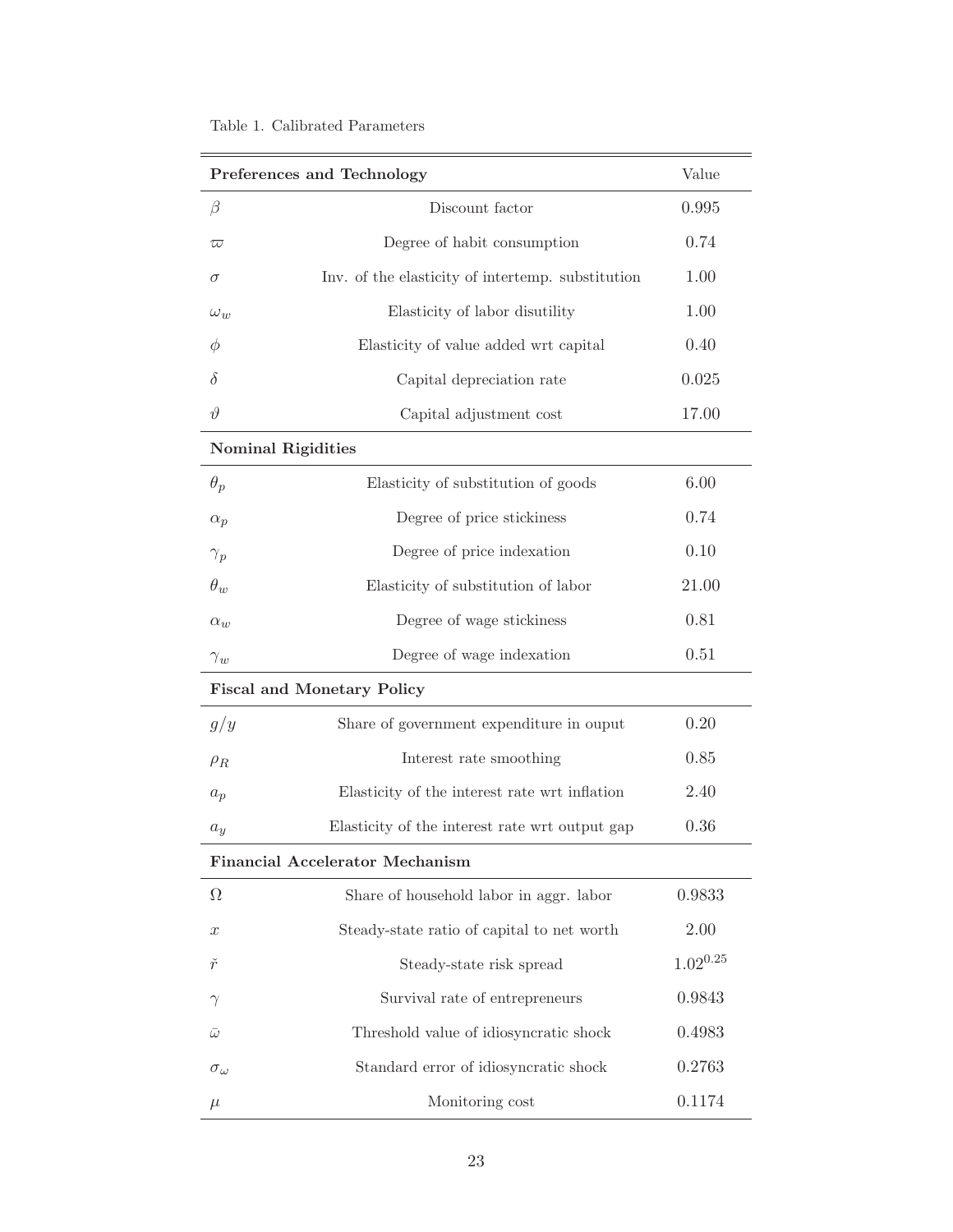

Figure 4: Partial impulse reponses for the net-worth shock, selected variables.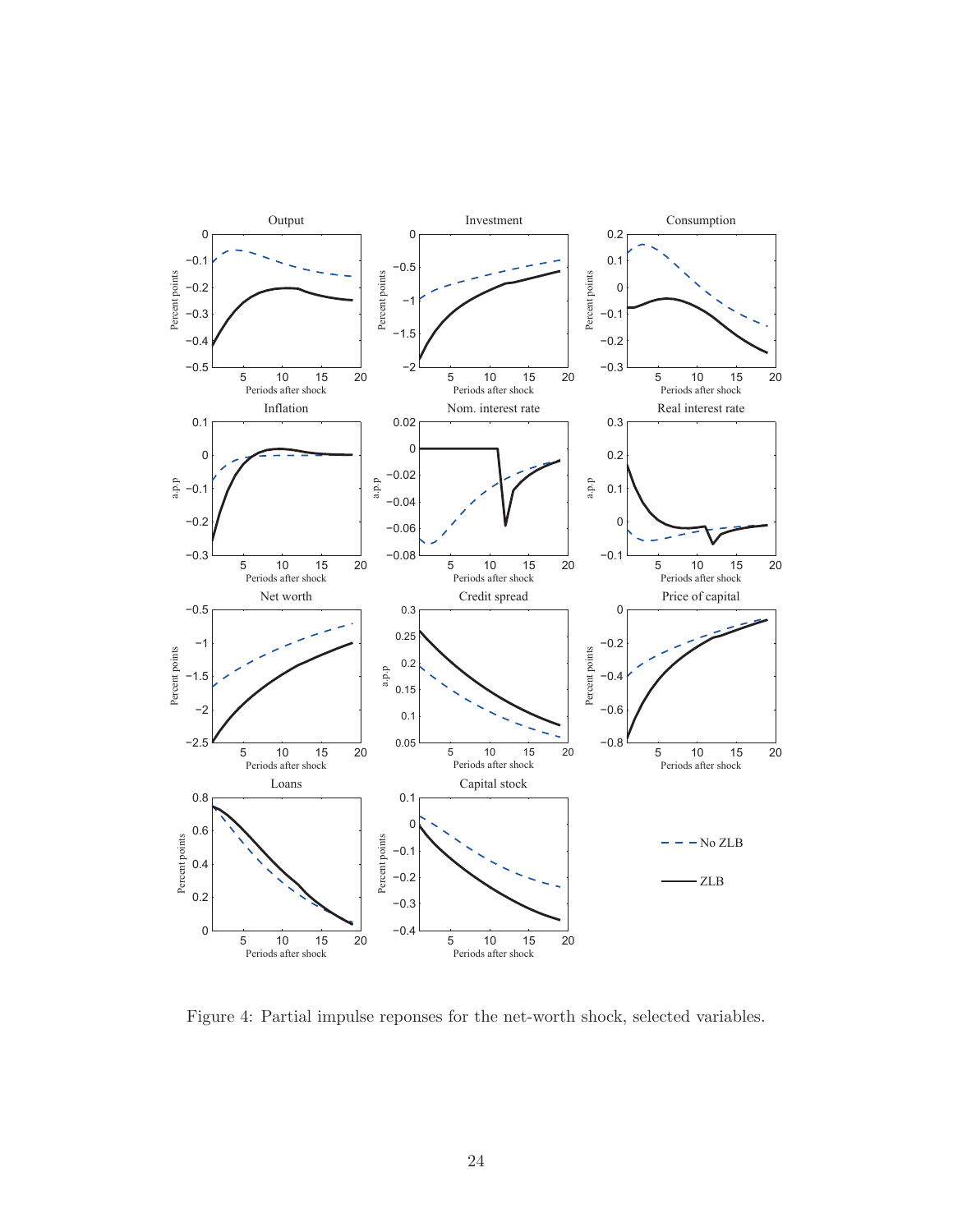

Figure 5: Partial impulse reponses for the risk shock, selected variables.